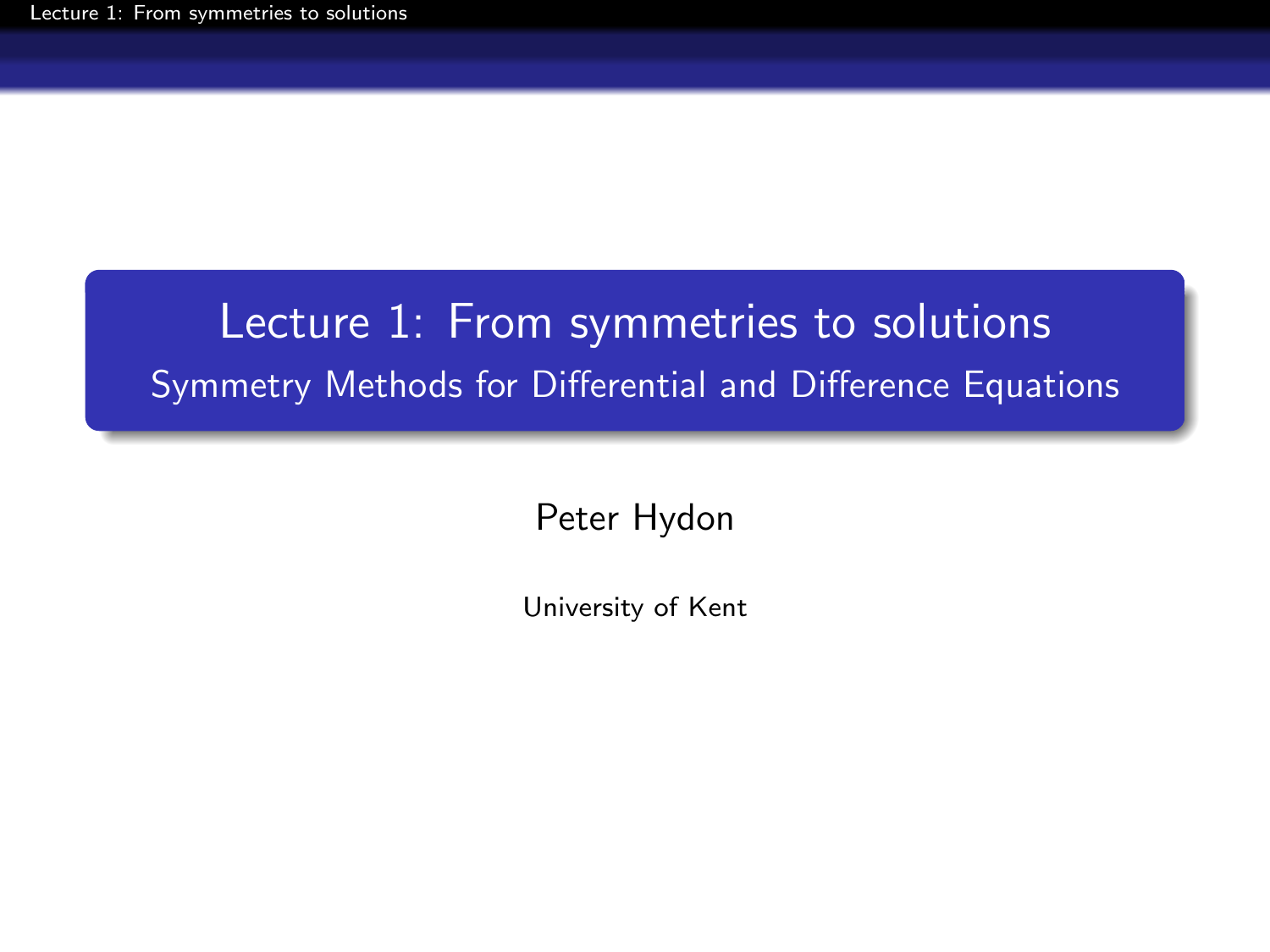

- [Introduction to symmetries](#page-6-0)
- [Canonical coordinates from Lie symmetries](#page-14-0)
- [Canonical coordinates for first-order O∆Es](#page-17-0)

<span id="page-1-0"></span>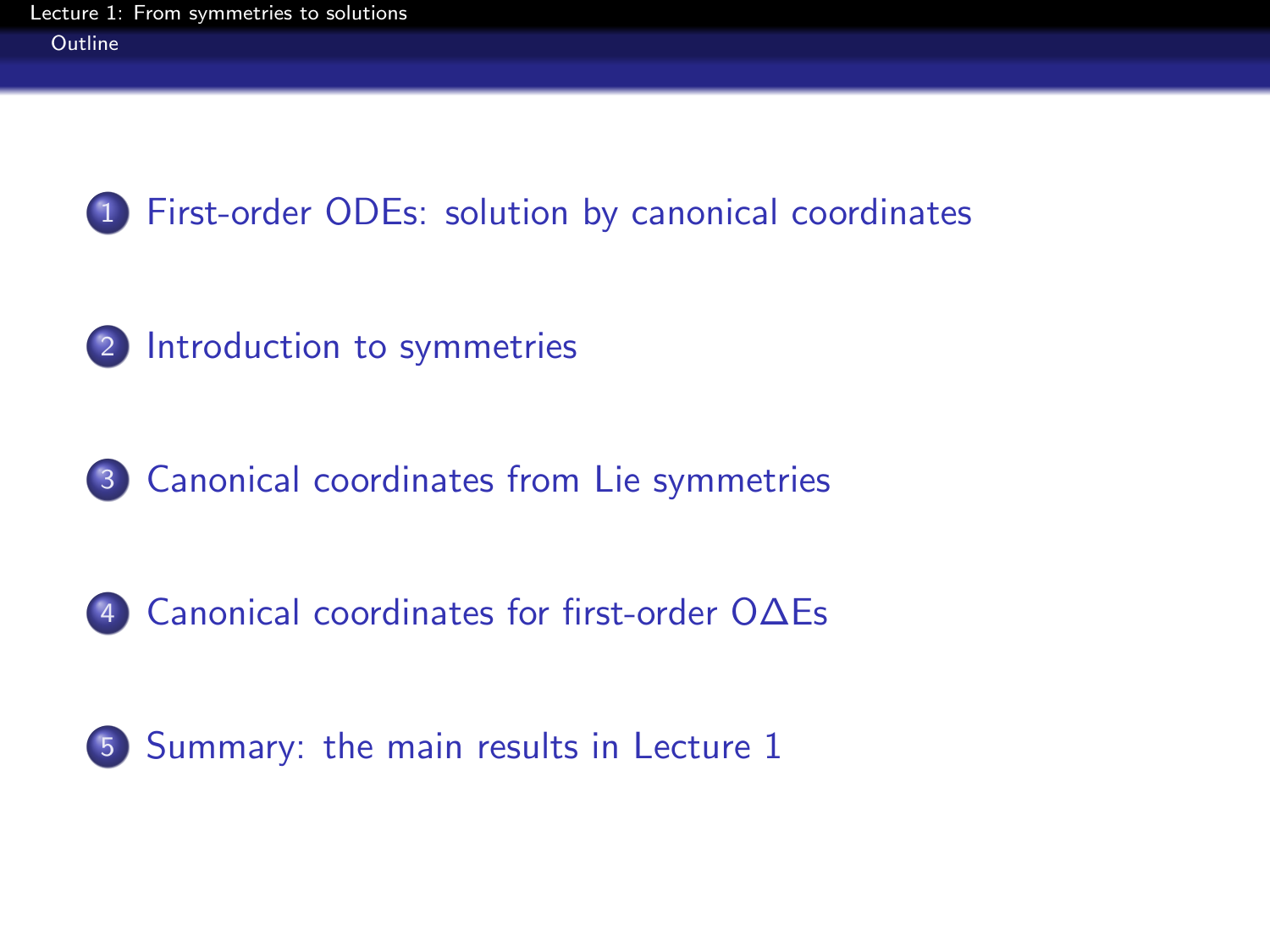Notation for scalar ordinary differential equations (ODEs) Independent variable:  $x \in \mathbb{R}$ ; dependent variable:  $y \in \mathbb{R}$ . First-order ODEs (solved for highest derivative):

$$
y' = \omega(x, y)
$$
, where  $y = y(x)$ ,  $y' = \frac{dy(x)}{dx}$ .

ODEs of order  $p$  (solved for highest derivative):

$$
y^{(p)} = \omega(x, y, y', \dots, y^{(p-1)}),
$$
 where  $y^{(k)} = \frac{d^k y(x)}{dx^k}$ .

**Assumption:**  $\omega$  is locally smooth in each argument.

<span id="page-2-0"></span>The general solution has  $p$  arbitrary constants.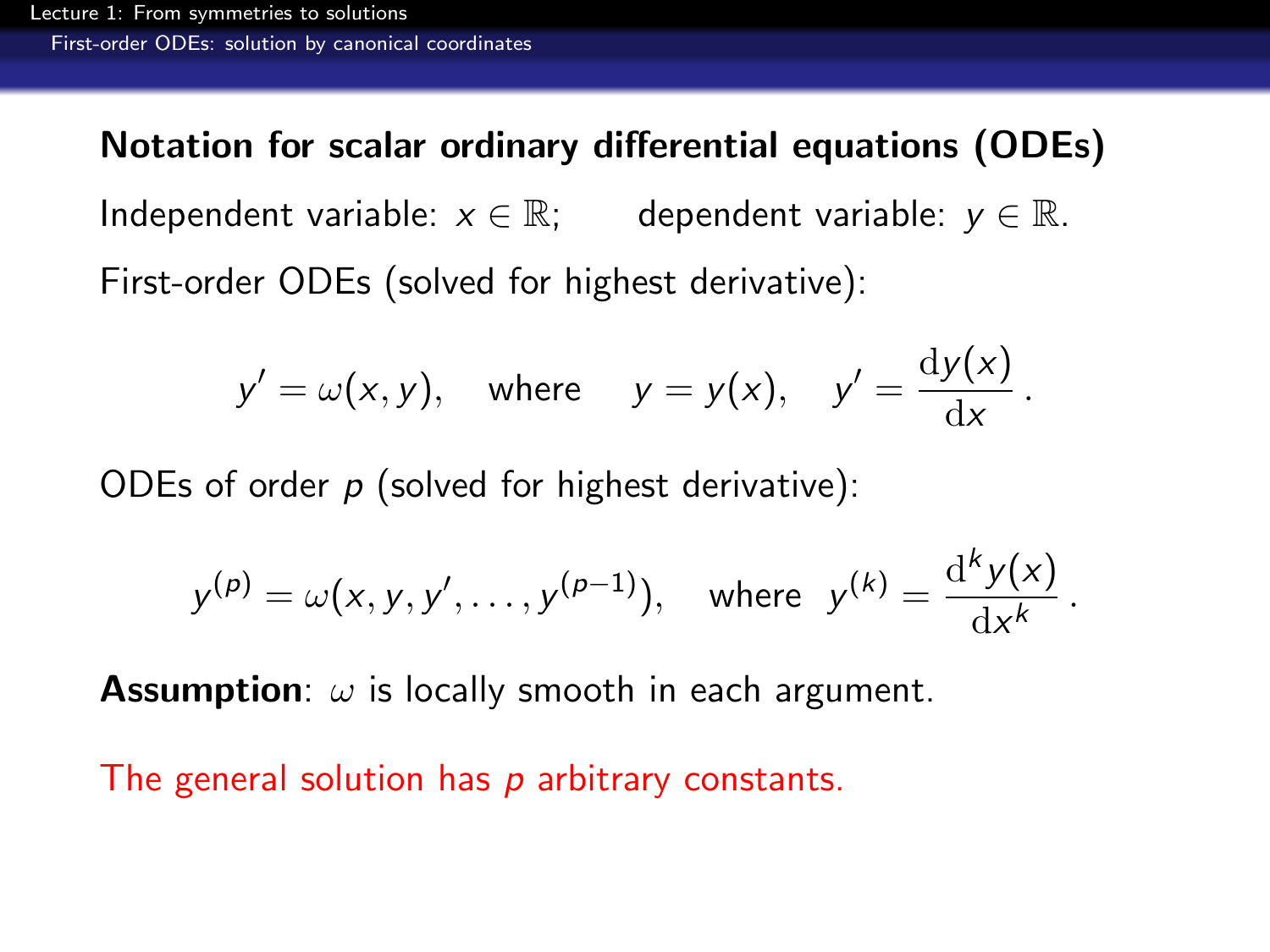Some elementary solution methods for first-order ODEs Linear ODEs: To solve the linear ODE

$$
y' + a(x) y = b(x),
$$

use an integrating factor. Equivalently, introduce new coordinates

$$
r = x
$$
,  $s = y \exp\left\{ \int a(x) dx \right\} \longrightarrow \frac{ds}{dr} = b(r) \exp\left\{ \int a(r) dr \right\}.$ 

Homogeneous ODEs: To solve the homogeneous ODE

$$
y'=F(y/x), \qquad F(z)\neq z,
$$

<span id="page-3-0"></span>introduce new local coordinates

$$
r = y/x
$$
,  $s = \ln |x| \longrightarrow \frac{ds}{dr} = \frac{1}{F(r) - r}$ .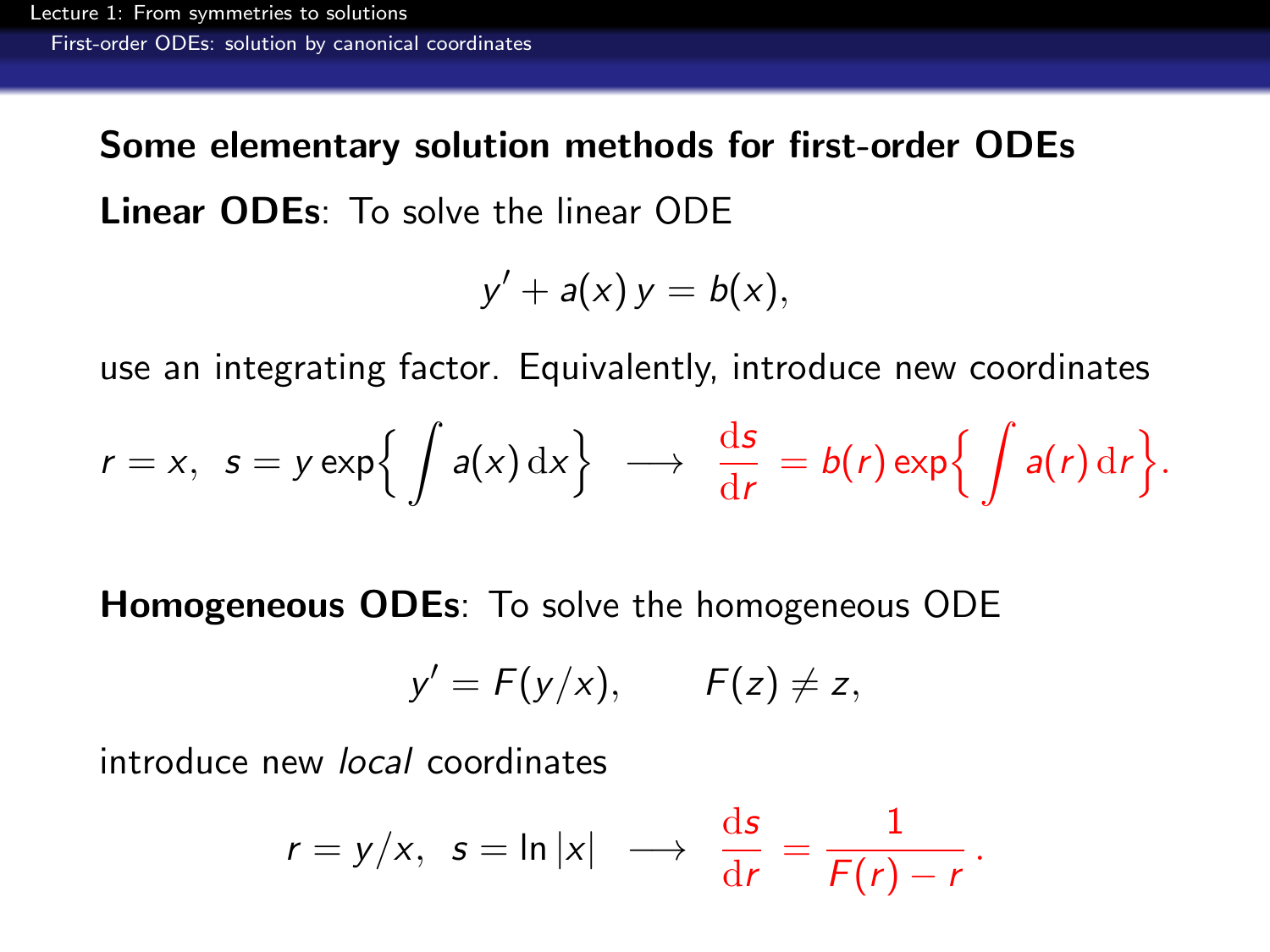#### Common aspects of these methods

In each case, local coordinates  $(r, s)$  put the ODE in the form

$$
\frac{\mathrm{d}s}{\mathrm{d}r}=f(r)\ \longrightarrow\ s=\int f(r)\,\mathrm{d}r+c;
$$

any local coordinates that do this are called canonical. Locally, s parametrizes the solutions.

<span id="page-4-0"></span>

curves of constant r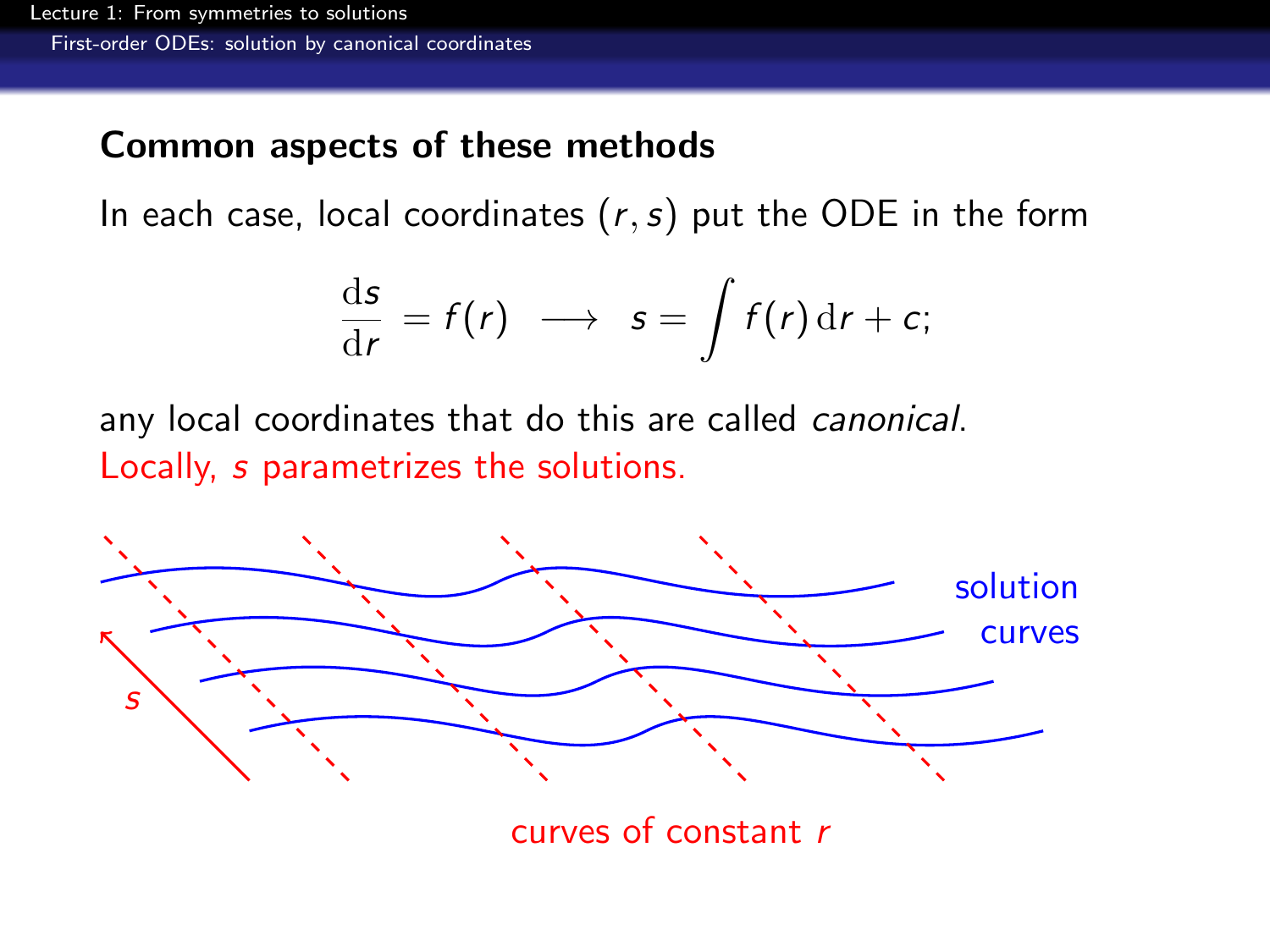## Some questions

- The solution curves of a first-order ODE foliate regions of the  $(x, y)$  plane. Does a set of canonical coordinates always exist?
- If so, how can one find them?
- How can one solve an ODE of unfamiliar type?

Example : 
$$
y' = \frac{1 - y^2}{xy} + 1.
$$

Are canonical coordinates useful for higher-order ODEs?

<span id="page-5-0"></span>Sophus Lie's **symmetry methods** answer these questions.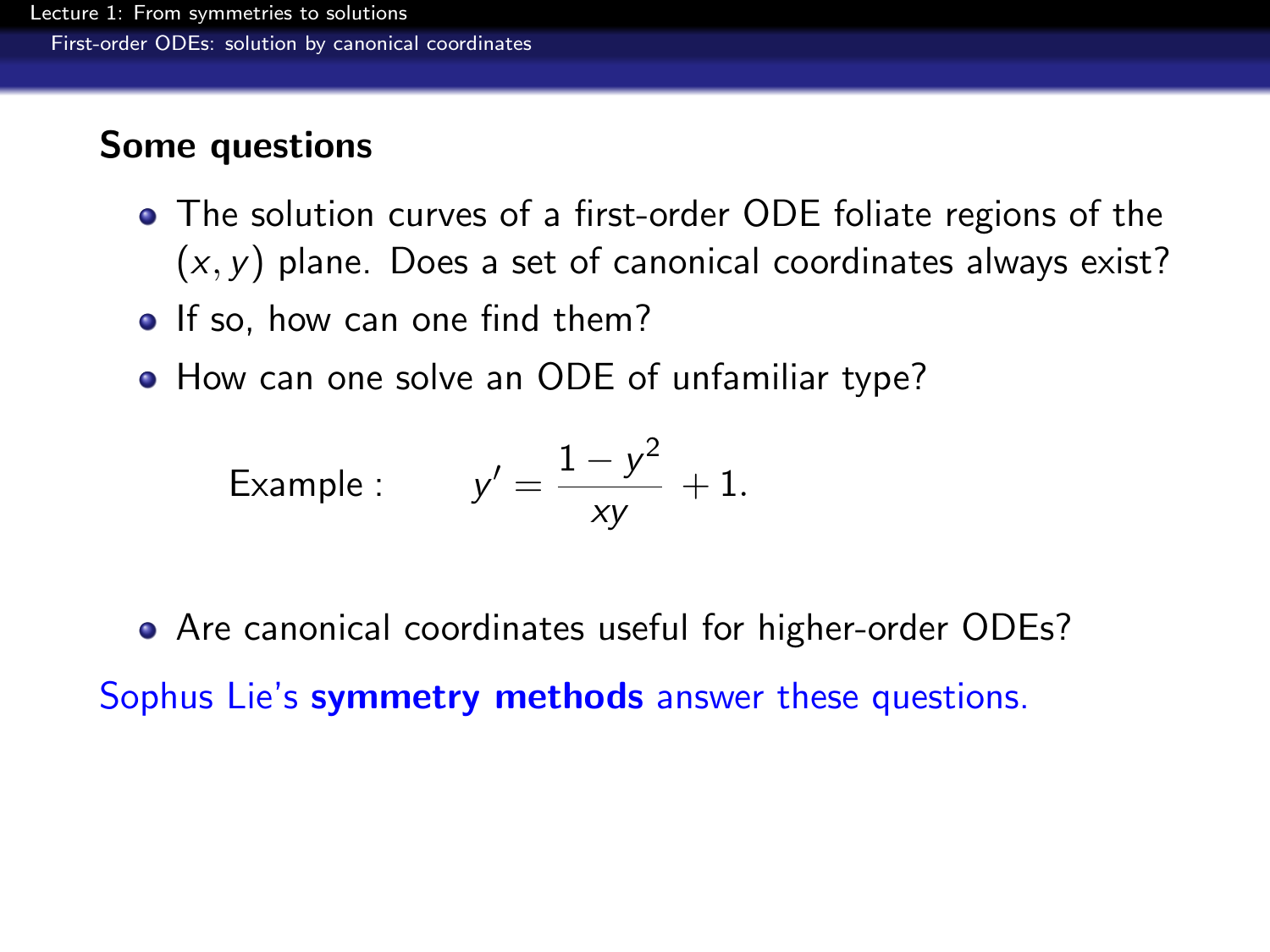**Definition** A symmetry of a geometrical object is an invertible transformation that maps the object to itself. Individual points of an object may be mapped to different points, but the object as a whole is unchanged by any symmetry.

**Example** Some symmetries of a square:



<span id="page-6-0"></span>If the object has some associated structure, every symmetry must preserve this structure. (Otherwise, the object would change.) Examples include rigidity and smoothness.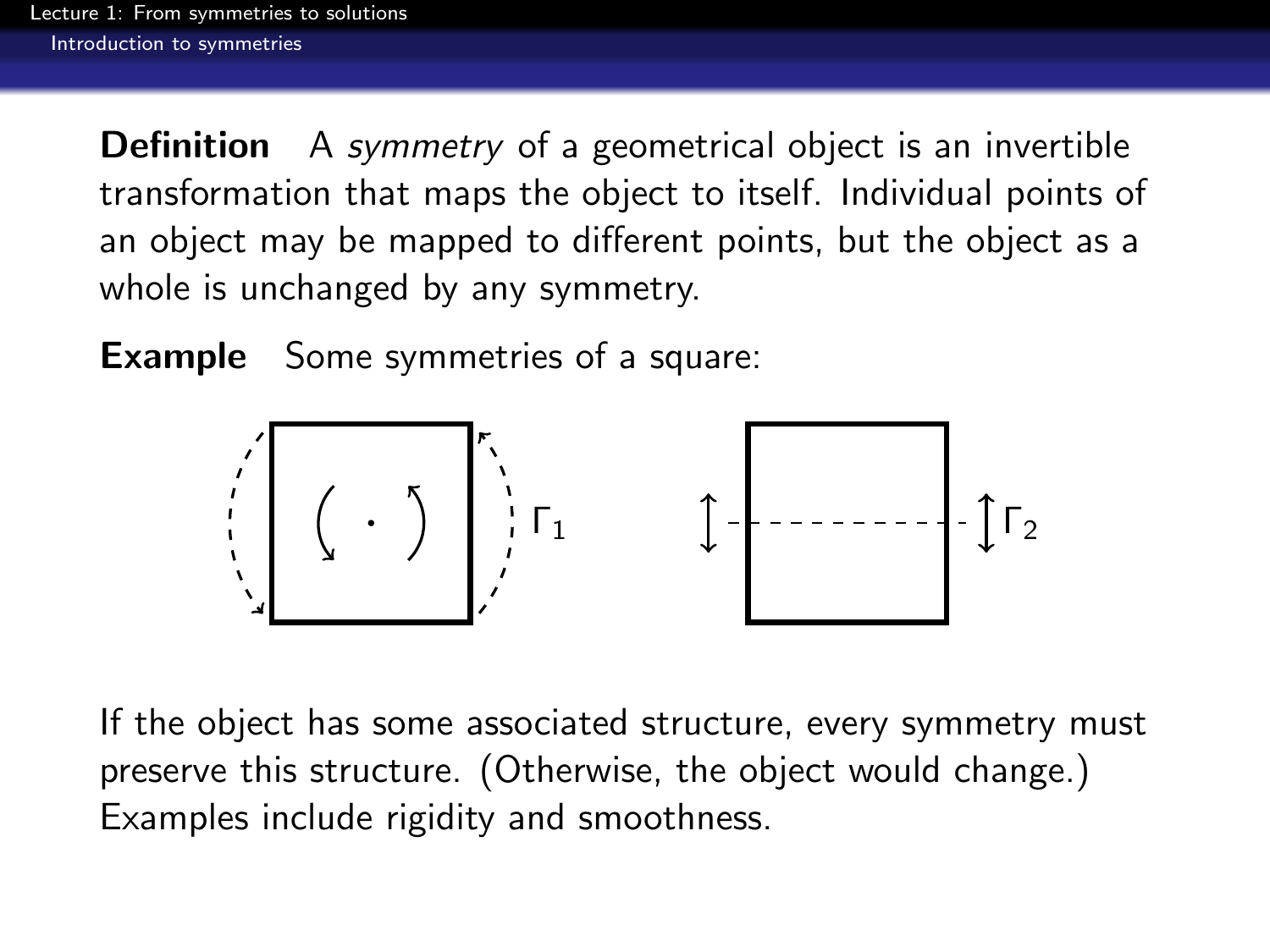The set of symmetries of an object is a group under composition of transformations, which is an associative operation.

The identity (id) maps each point of the object to itself.

The group may be finite or infinite.

<span id="page-7-0"></span>

Symmetries of the circle:

All rotations about centre Reflection in each diagonal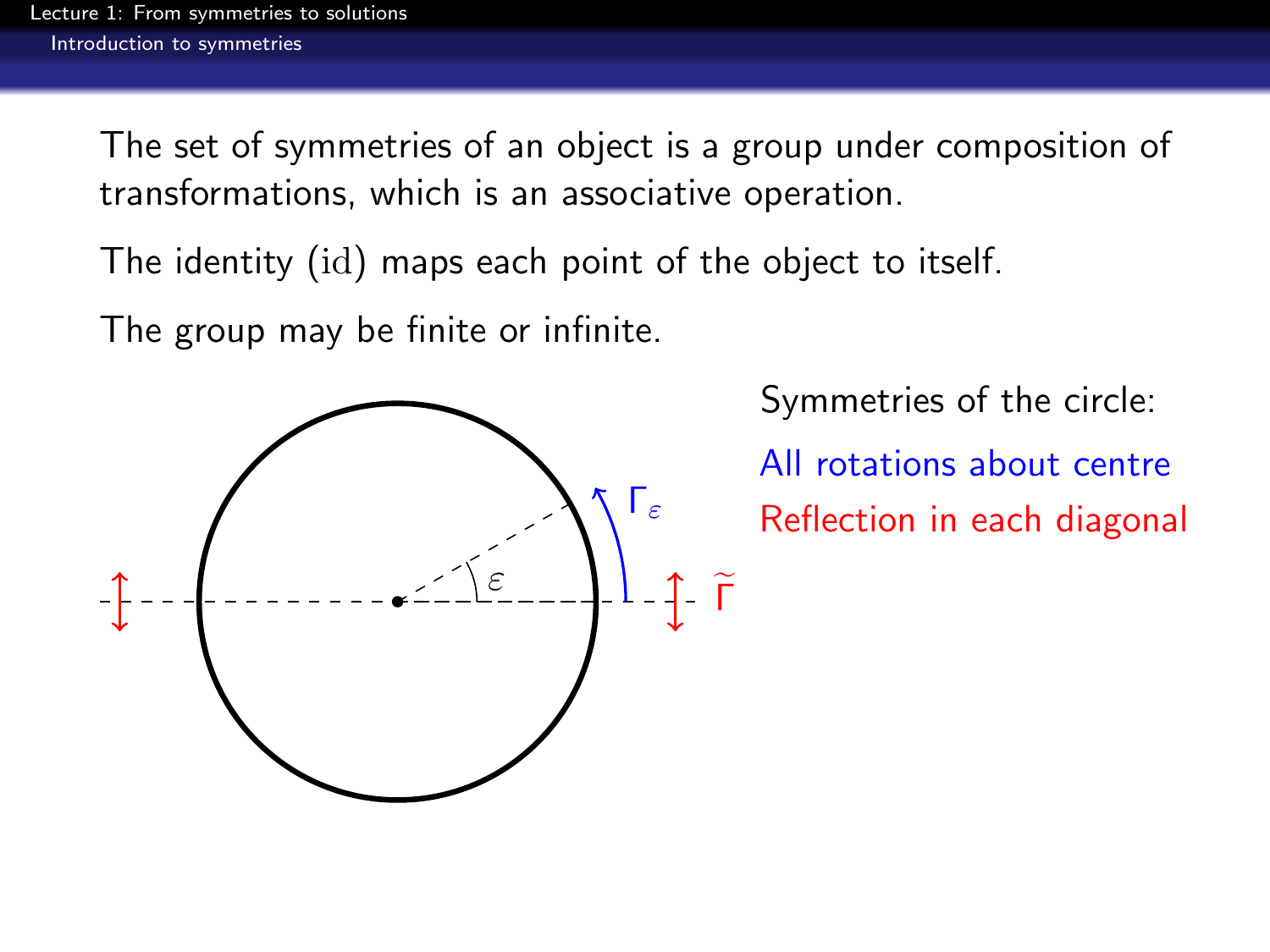#### A closer look at rotations of the circle



 $\hat{\mathbf{x}}(\mathbf{x};\varepsilon) \setminus \mathsf{\Gamma}_{\varepsilon}$  In cartesian coordinates:  $\mathbf{x}=(x,y)=(\cos\theta,\sin\theta),$ 

$$
\hat{\mathbf{x}} = (\cos(\theta + \varepsilon), \sin(\theta + \varepsilon)).
$$

Note: 
$$
\Gamma_0 = id
$$
,  
 $\Gamma_{\delta} \Gamma_{\epsilon} = \Gamma_{\delta + \epsilon}$ .

<span id="page-8-0"></span>For sufficiently small  $|\varepsilon|$ , the Taylor expansion about  $\varepsilon = 0$  gives  $\hat{\mathbf{x}} = (x \cos \varepsilon - y \sin \varepsilon, x \sin \varepsilon + y \cos \varepsilon) = (x, y) + \varepsilon (-y, x) + O(\varepsilon^2).$ The set of rotations is a one-parameter local Lie group.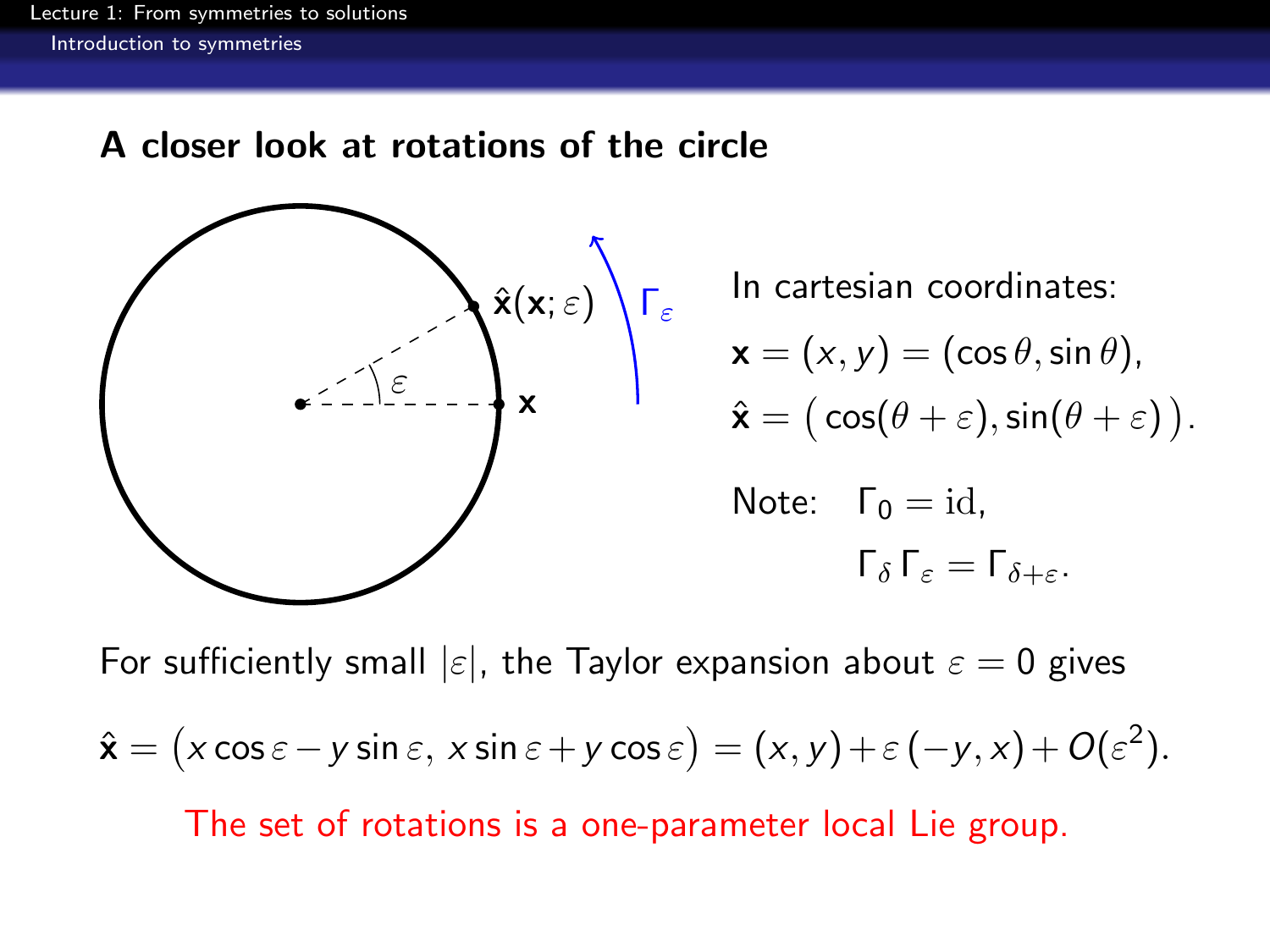Definition A parametrized set of transformations.

$$
\Gamma_{\varepsilon}: \mathbf{x} \mapsto \hat{\mathbf{x}}(\mathbf{x}; \varepsilon), \qquad \varepsilon \in (\varepsilon_0, \varepsilon_1),
$$

where  $\varepsilon_0 < 0 < \varepsilon_1$ , is a one-parameter local Lie group if:

- 1.  $\Gamma_0$  is the identity map, so that  $\hat{\mathbf{x}} = \mathbf{x}$  when  $\varepsilon = 0$ .
- **2.** Γ<sub>δ</sub> Γ<sub>ε</sub> = Γ<sub>δ+ε</sub> for every  $\delta$ , ε sufficiently close to zero.
- **3**. Each  $\hat{x}^{\alpha}$  can be represented as a Taylor series in  $\varepsilon$  (in a neighbourhood of  $\varepsilon = 0$  that is determined by x), and so

$$
\hat{x}^{\alpha}(\mathbf{x};\varepsilon)=x^{\alpha}+\varepsilon\,\zeta^{\alpha}(\mathbf{x})+O(\varepsilon^2),\qquad \alpha=1,\ldots,N.
$$

**1** and **2** imply that  $\Gamma_{\varepsilon}^{-1} = \Gamma_{-\varepsilon}$  when  $|\varepsilon|$  is sufficiently small.

<span id="page-9-0"></span>Note: A local Lie group may not be a group; it need only satisfy the group axioms for sufficiently small parameter values.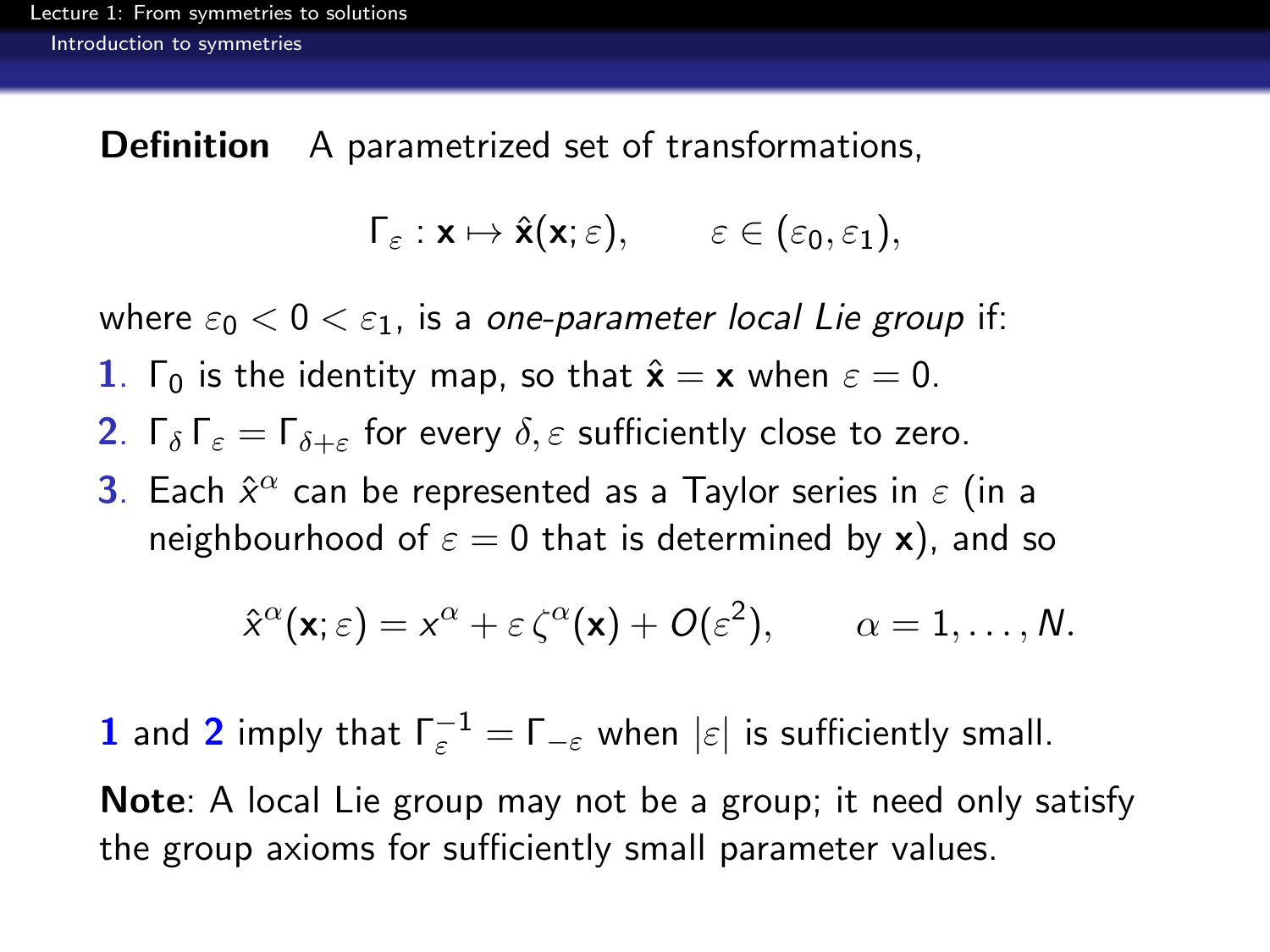Orbits of a one-parameter local Lie group acting on the plane



The black curve is part of the *orbit* through  $(x, y)$ .

Tangent vectors to the orbit are shown in red.

<span id="page-10-0"></span>A point  $(x, y)$  is *invariant* if and only if  $\xi(x, y) = \eta(x, y) = 0$ .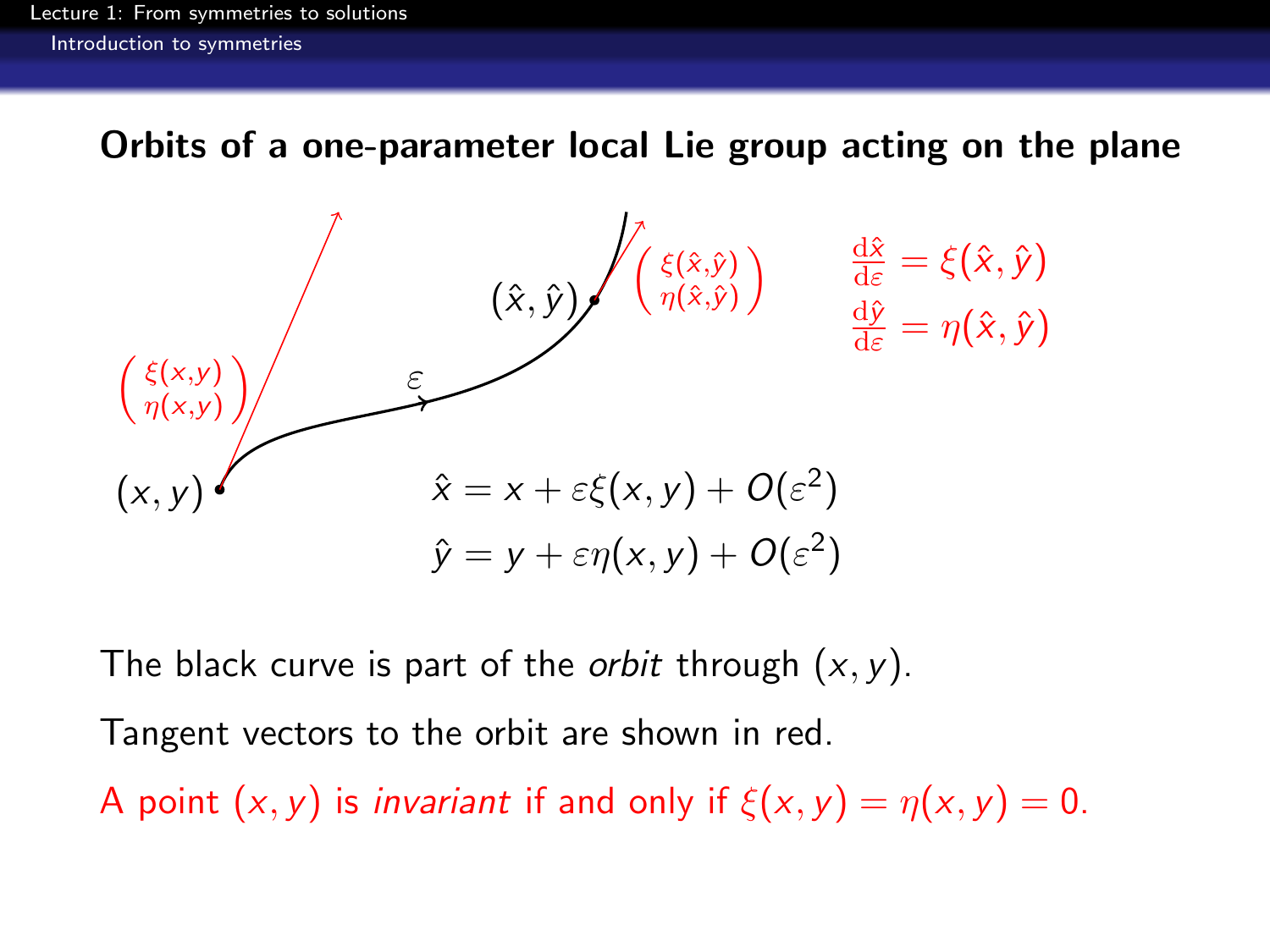## Symmetries of a given ODE

An ODE (of any order) may be represented by the set of its solutions. For ODEs with a locally-smooth structure, symmetries are defined as follows.

**Definition** A symmetry of a given ODE is a locally-defined diffeomorphism, Γ, that maps the set of all solutions to itself. (Consequently, every solution is mapped to a solution.)

If Γ maps a solution to itself, that solution is invariant.

If every solution is invariant, Γ is said to be trivial.

<span id="page-11-0"></span>In effect, the solutions are 'points' of the ODE; trivial symmetries act like the identity transformation.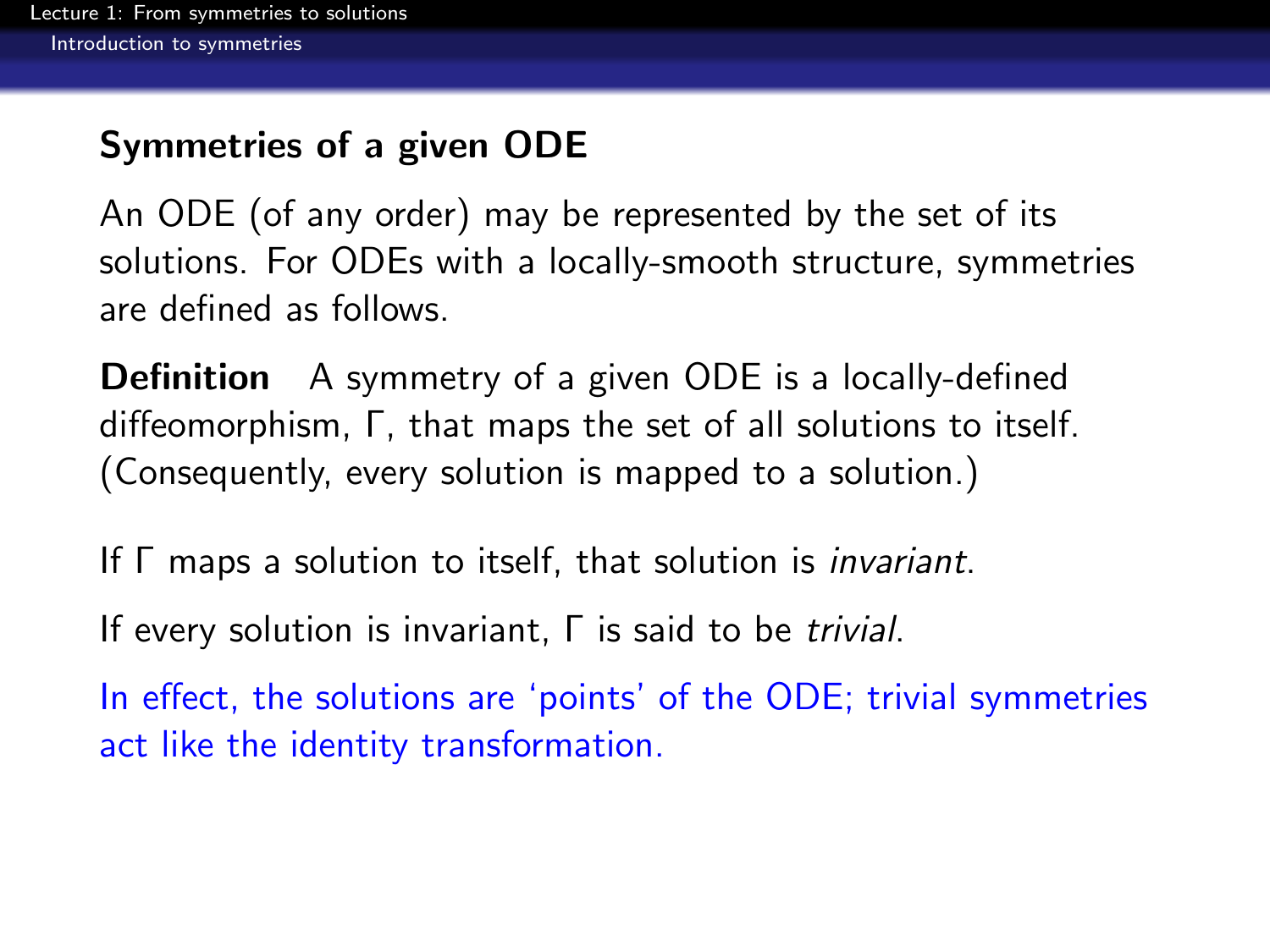#### Action of Lie transformations on solution curves

 $(x, y)$  $\sqrt{ }$  $\xi(x,y)$  $\eta(x,y)$  $\setminus$ ε  $(\hat{x}, \hat{y})$ Non-invariant solution curves: orbits cross these transversely 1 y  $\overline{a}$ (x)  $\setminus$ Solution curve coincides with orbit at  $(x, y)$  if

$$
Q(x, y, y') \equiv \begin{vmatrix} 1 & \xi(x, y) \\ y' & \eta(x, y) \end{vmatrix} = \eta(x, y) - y'\xi(x, y)
$$

is zero on curve; then the solution is invariant.

<span id="page-12-0"></span> $Q = 0$  on all solutions  $\Leftrightarrow$  all solutions invariant  $\Leftrightarrow$  trivial symmetries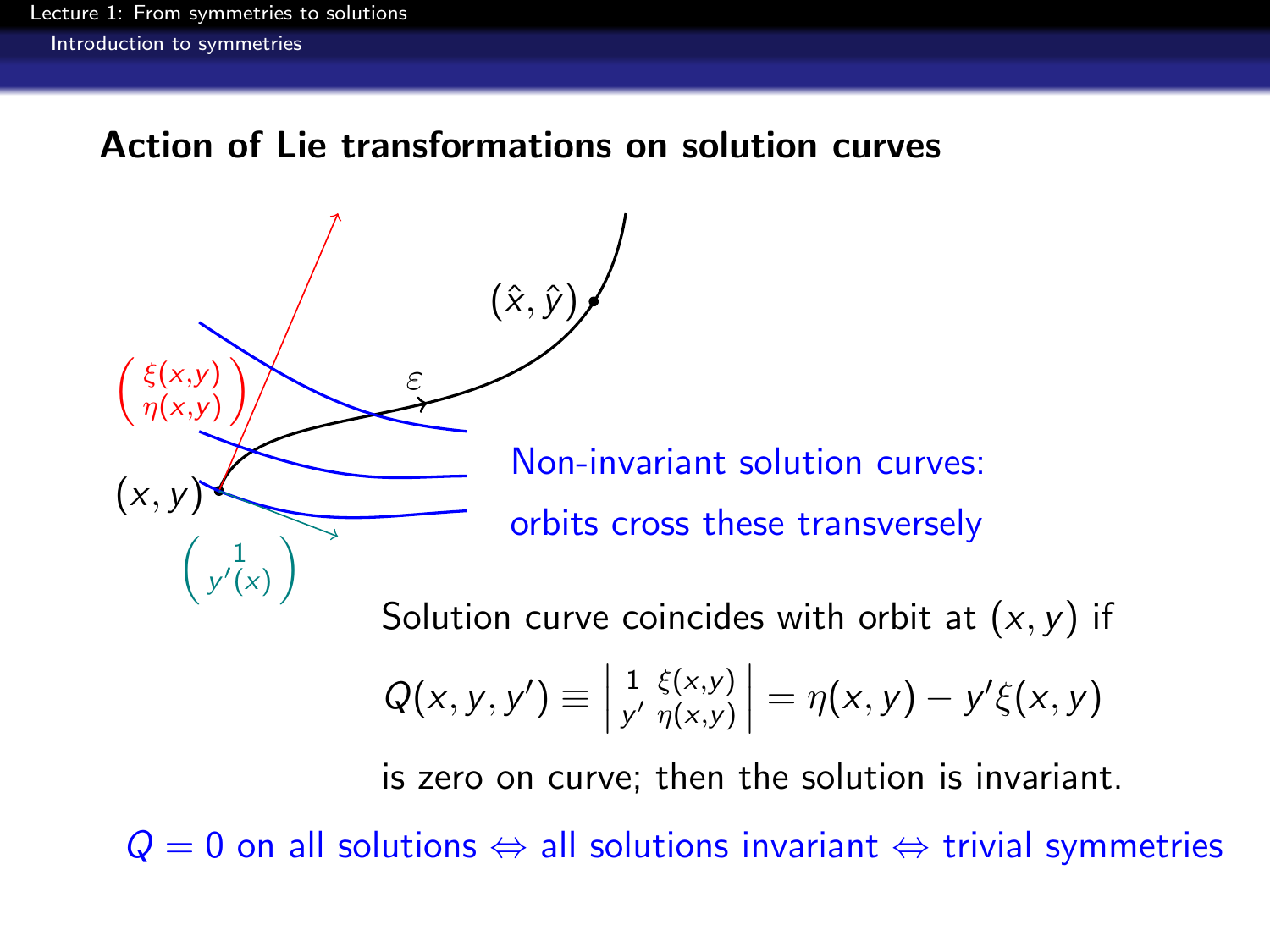## Symmetries of  $y'=0$



 $\Gamma_2$  :  $(x, y) \rightarrow (x, y + \varepsilon_2)$  (Lie, nontrivial)

<span id="page-13-0"></span> $\Gamma_3$  :  $(x, y) \rightarrow (x, -y)$  (discrete, nontrivial)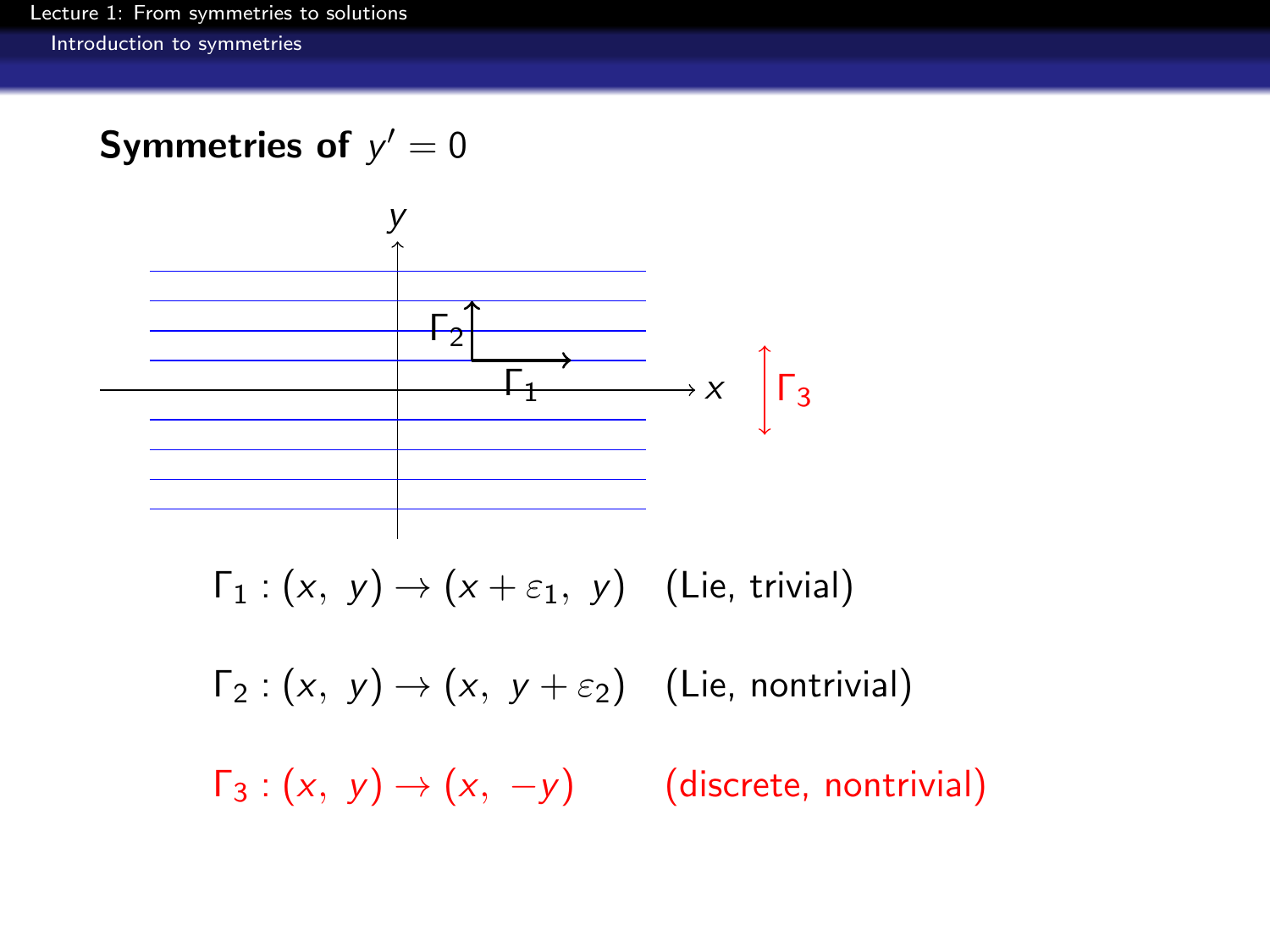#### Which ODEs have vertical translations?

The Symmetry Condition (SC) for  $\frac{dy}{dx} = \omega(x, y)$ :

$$
\frac{\mathrm{d}\hat{y}}{\mathrm{d}\hat{x}} = \omega(\hat{x}, \hat{y}) \quad \text{when} \quad \frac{\mathrm{d}y}{\mathrm{d}x} = \omega(x, y)
$$

A first-order ODE  $y' = \omega(x, y)$  admits all vertical translations,

$$
(\hat{x},\hat{y})=(x,y+\varepsilon),\qquad \varepsilon\in\mathbb{R},
$$

iff  $\omega$  is a function of x only.

Proof: 
$$
\frac{d\hat{y}}{d\hat{x}} = \frac{dy}{dx}
$$
; SC  $\rightarrow \omega(x, y + \varepsilon) = \omega(x, y) \rightarrow \omega(x, y) = f(x)$ .

<span id="page-14-0"></span>These ODEs are easily solved:  $y = \int f(x) dx + c$ .  $(c \mapsto c + \varepsilon)$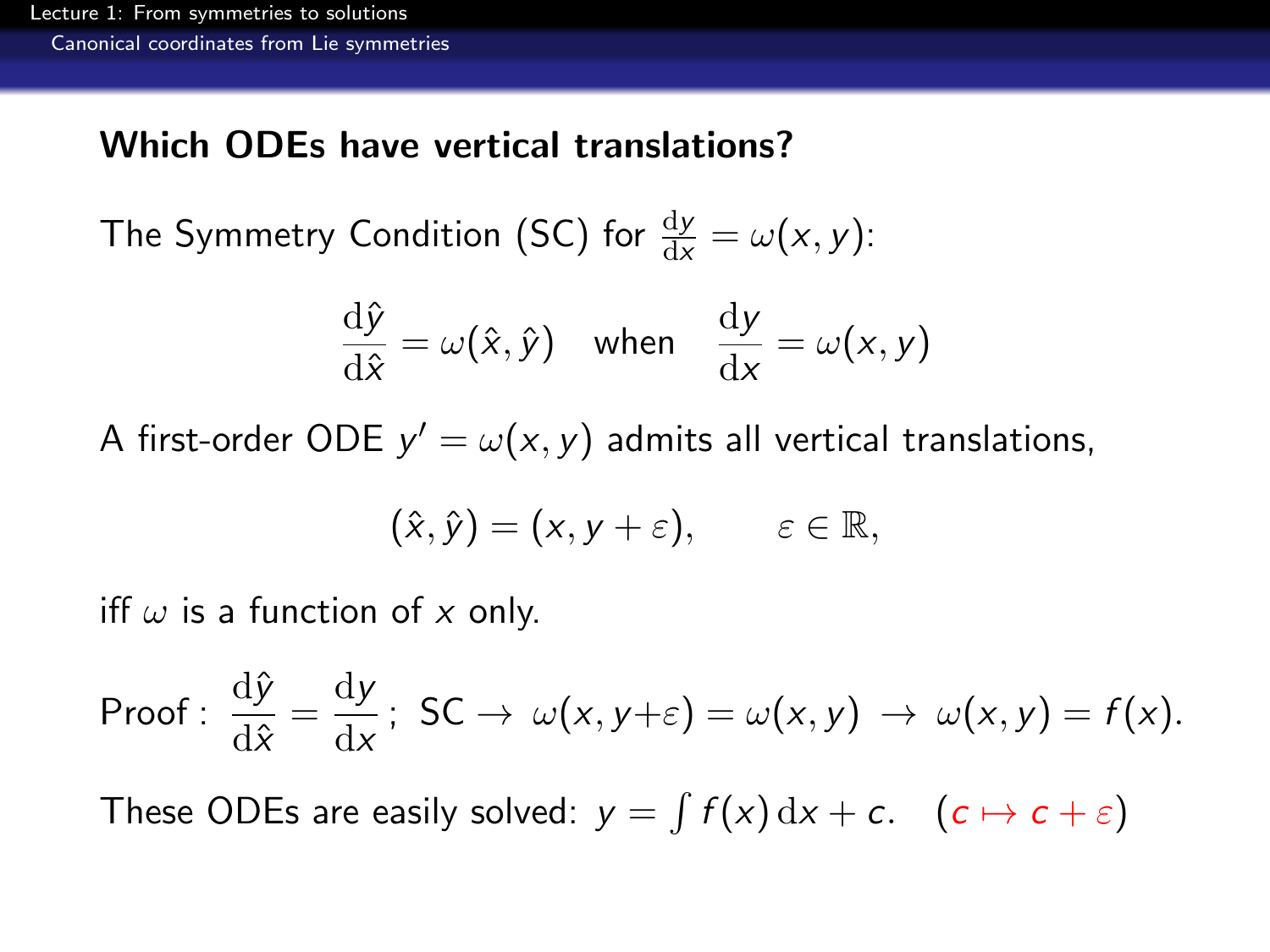## Canonical coordinates

**Idea** Introduce local coordinates  $(r, s)$  in which Lie symmetries look (locally) like vertical translations:

$$
r(\hat{x},\hat{y})=r(x,y); \qquad s(\hat{x},\hat{y})=s(x,y)+\varepsilon.
$$

Note Any ODE with these symmetries can be written in terms of the invariant functions  $r, \dot{s}, \ddot{s}, \ldots$ , where the derivative with respect to  $r$  is denoted by a dot.

#### Method Solve

$$
\frac{\mathrm{d}\hat{x}}{\xi(\hat{x},\hat{y})} = \frac{\mathrm{d}\hat{y}}{\eta(\hat{x},\hat{y})} = \mathrm{d}\varepsilon, \qquad (\hat{x},\hat{y})\big|_{\varepsilon=0} = (x,y).
$$

<span id="page-15-0"></span>Potential problems: (a) invariant points (orbit is zero-dimensional), (b) patched solutions, (c) system too hard to solve (rare).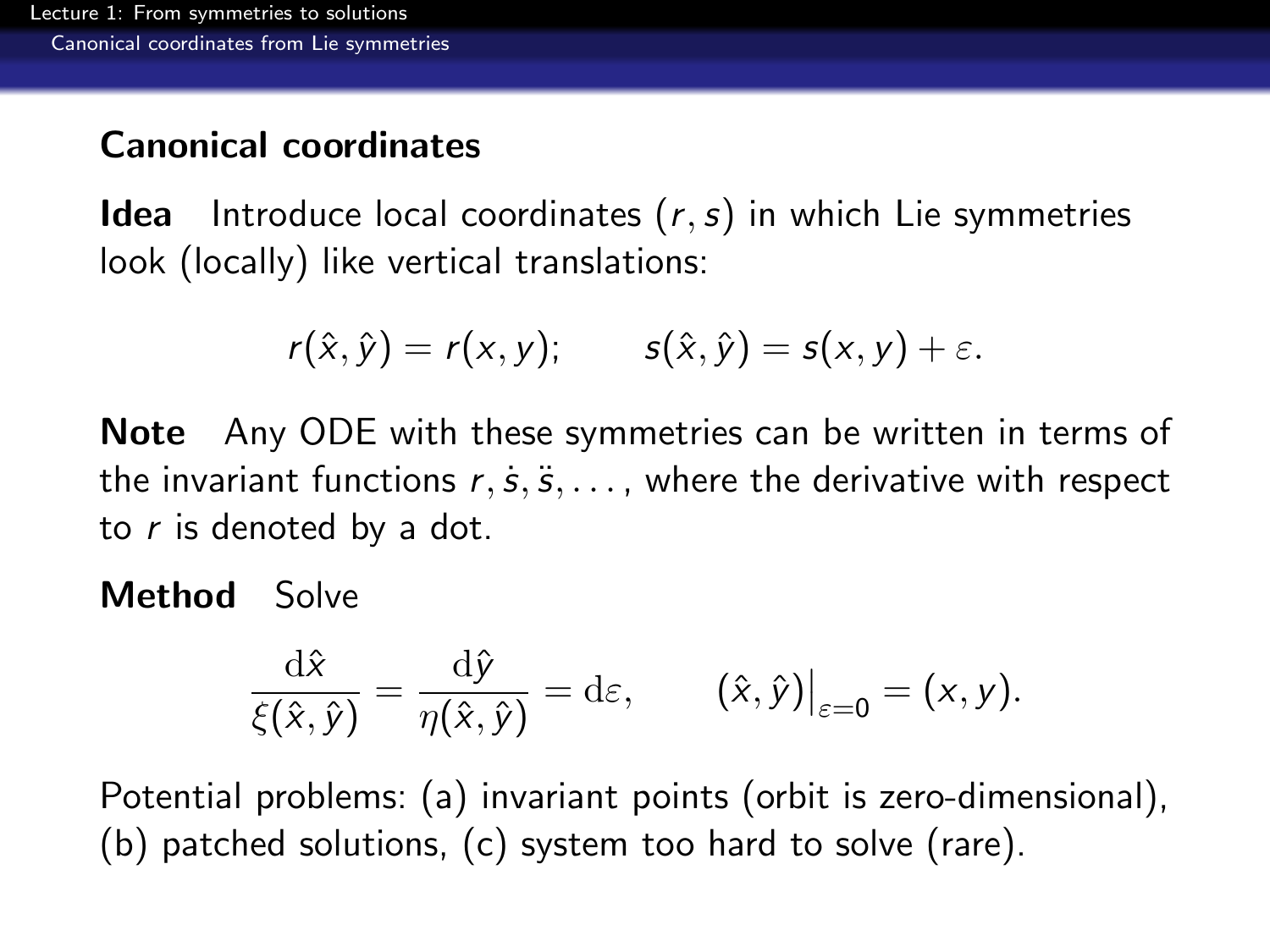## Example: The ODE

$$
\frac{\mathrm{d}y}{\mathrm{d}x} = \frac{y+1}{x} + \frac{y^2}{x^3}
$$

has Lie symmetries with  $\xi(x, y) = x^2$ ,  $\eta(x, y) = xy$ .

Canonical coordinates are obtained from

$$
\frac{\mathrm{d}\hat{x}}{\hat{x}^2} = \frac{\mathrm{d}\hat{y}}{\hat{x}\hat{y}} = \mathrm{d}\varepsilon, \qquad (\hat{x}, \hat{y})\big|_{\varepsilon=0} = (x, y).
$$

Simple solution:  $r(x, y) = y/x$ ,  $s(x, y) = -1/x$ .

<span id="page-16-0"></span>The ODE reduces to 
$$
\dot{s} = \frac{1}{1+r^2}
$$
. Solution:  $y = -x \tan\left(\frac{1}{x} + c\right)$ .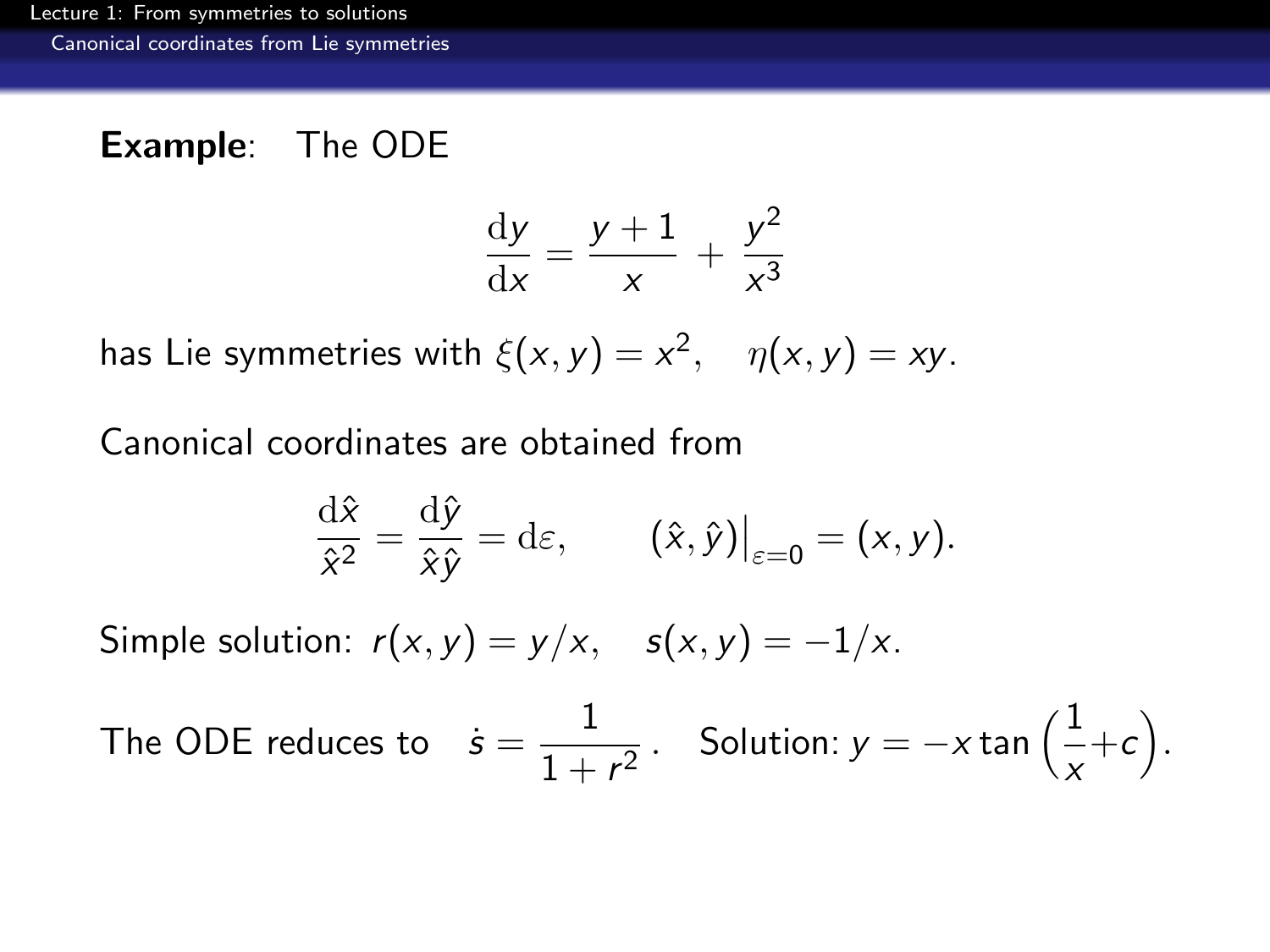Notation for scalar ordinary difference equations (O∆Es) Independent variable:  $n \in \mathbb{Z}$ ; dependent variable:  $u \in \mathbb{R}$ . First-order O∆Es (forward form):

$$
u_1 = \omega(n, u), \quad \text{where} \quad u = u(n), \quad u_1 = u(n+1).
$$

O $\Delta$ Es of order p (in forward form):

$$
u_p = \omega(n, u, u_1, \dots, u_{p-1}), \quad \text{where} \quad u_k = u(n+k).
$$

**Assumptions:**  $\omega$  is locally smooth in each continuous argument;  $\partial \omega / \partial u \neq 0$ . (The O $\Delta E$  is exactly p<sup>th</sup>-order.)

<span id="page-17-0"></span>The general solution has p arbitrary constants.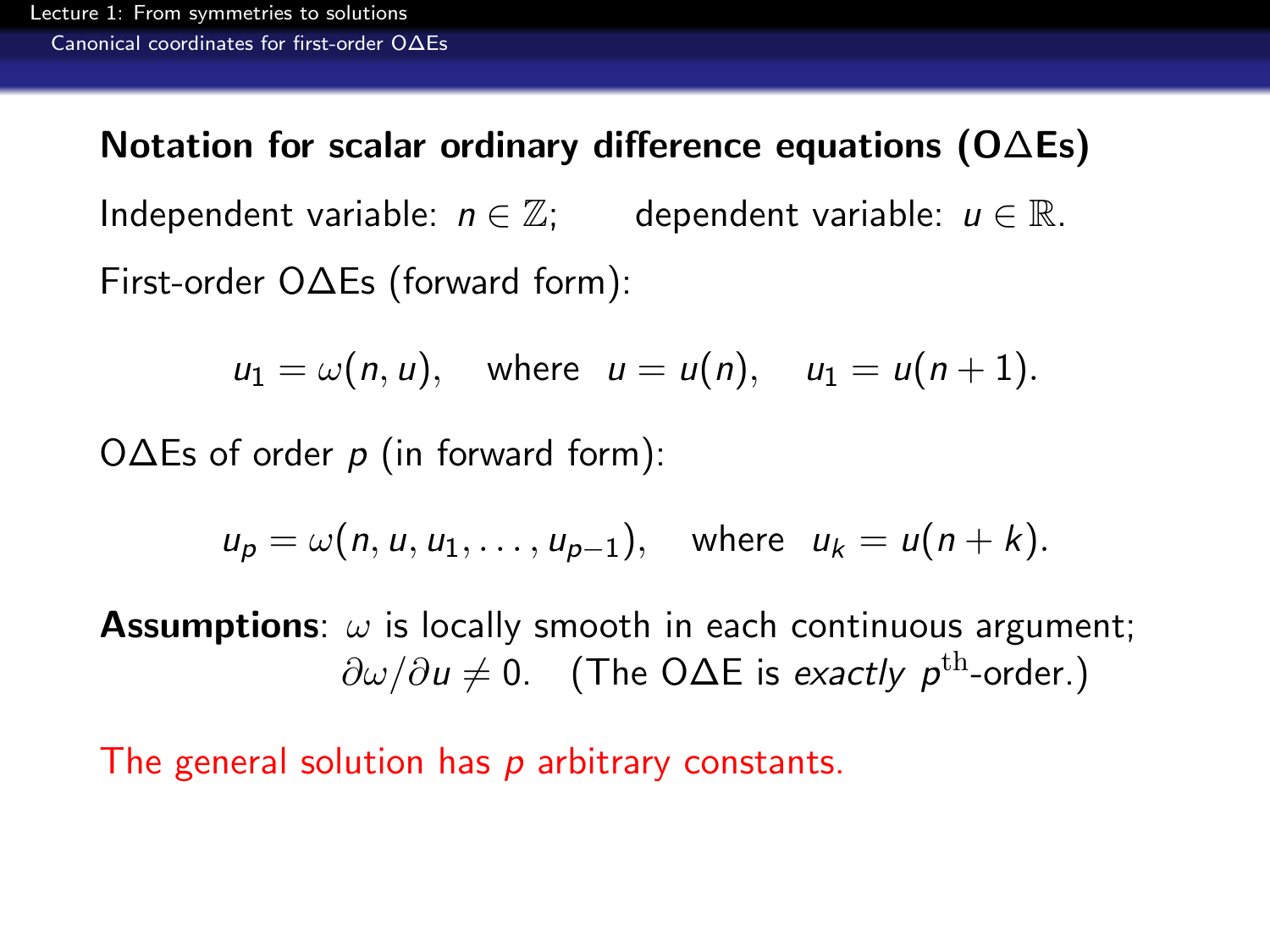

The simplest O $\Delta E$  is  $u_1 - u = 0$ ; its general solution is  $u = c$ .

<span id="page-18-0"></span>Unlike  $y' = 0$ , it has no trivial Lie symmetries, because the independent variable is discrete. However, the vertical translation  $(\hat{n}, \hat{u}) = (n, u + \varepsilon)$  is a symmetry for each  $\varepsilon \in \mathbb{R}$ .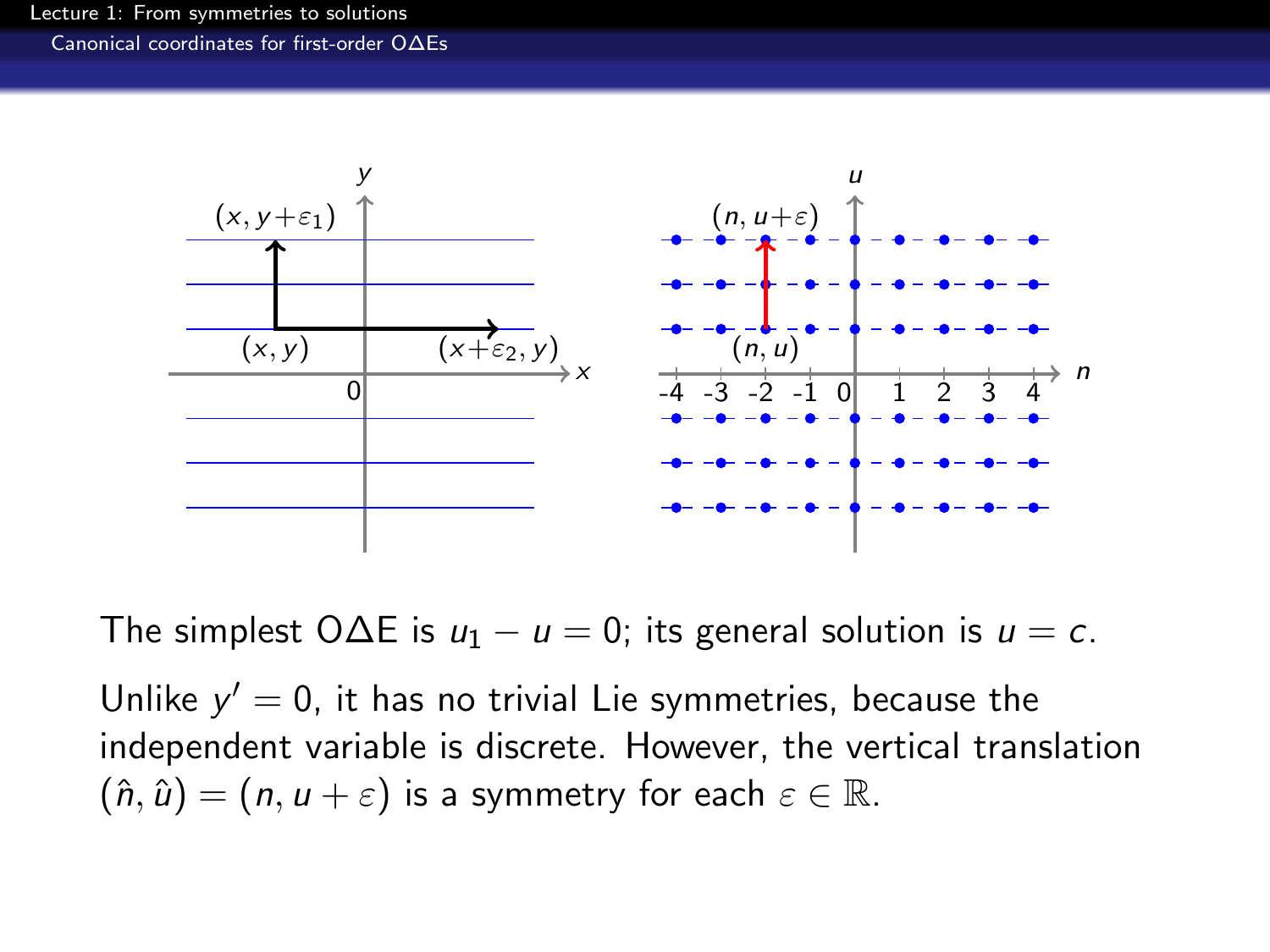More generally, every O∆E of the form

<span id="page-19-1"></span>
$$
u_1-u=f(n), \qquad (1)
$$

has the one-parameter Lie group of symmetries

$$
(\hat{n},\hat{u})=(n,u+\varepsilon)\qquad \varepsilon\in\mathbb{R}.
$$

Proof: 
$$
\hat{u}_1 - \hat{u} = (u_1 + \varepsilon) - (u + \varepsilon) = u_1 - u = f(n) = f(\hat{n}).
$$

<span id="page-19-0"></span>No other first-order O $\Delta E$   $u_1 = \omega(n, u)$  has these Lie symmetries. Just as  $y' = f(x)$  is solved by integration,  $(1)$  is solved by summation:

$$
u=\sum f(n)+c.
$$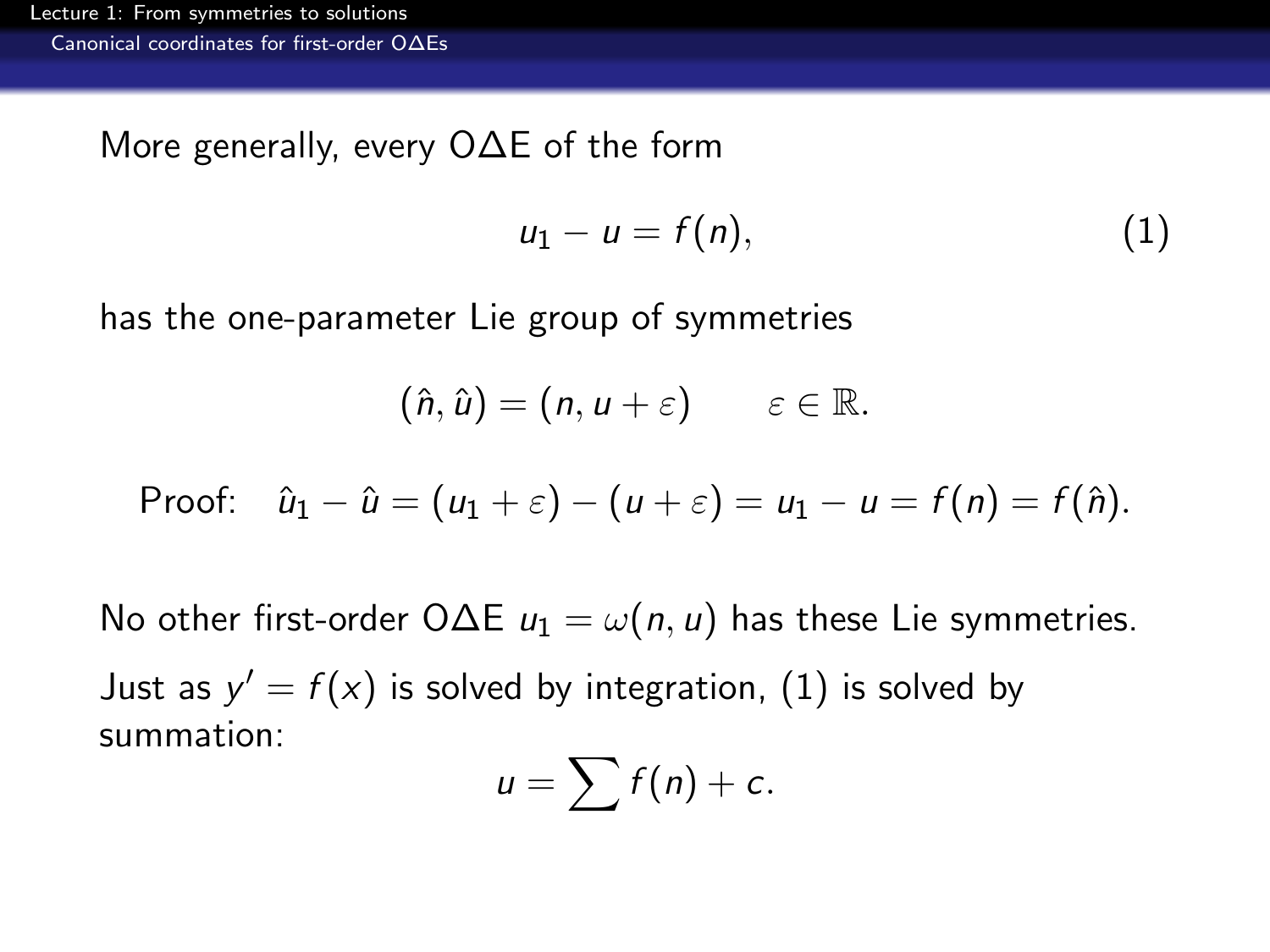#### The summation operator

For convenience, we use the following shorthand for indefinite sums:

$$
\sum f(n) = \begin{cases}\n\sum_{k=n_0}^{n-1} f(k), & n > n_0, \\
0, & n = n_0, \\
-\sum_{k=n}^{n_0-1} f(k), & n < n_0,\n\end{cases}
$$

where  $n_0$  is an arbitrary fixed integer in the domain.

<span id="page-20-0"></span>An O∆E will be regarded as solved if all that remains is to carry out summations, whether or not we can evaluate the sums in closed form.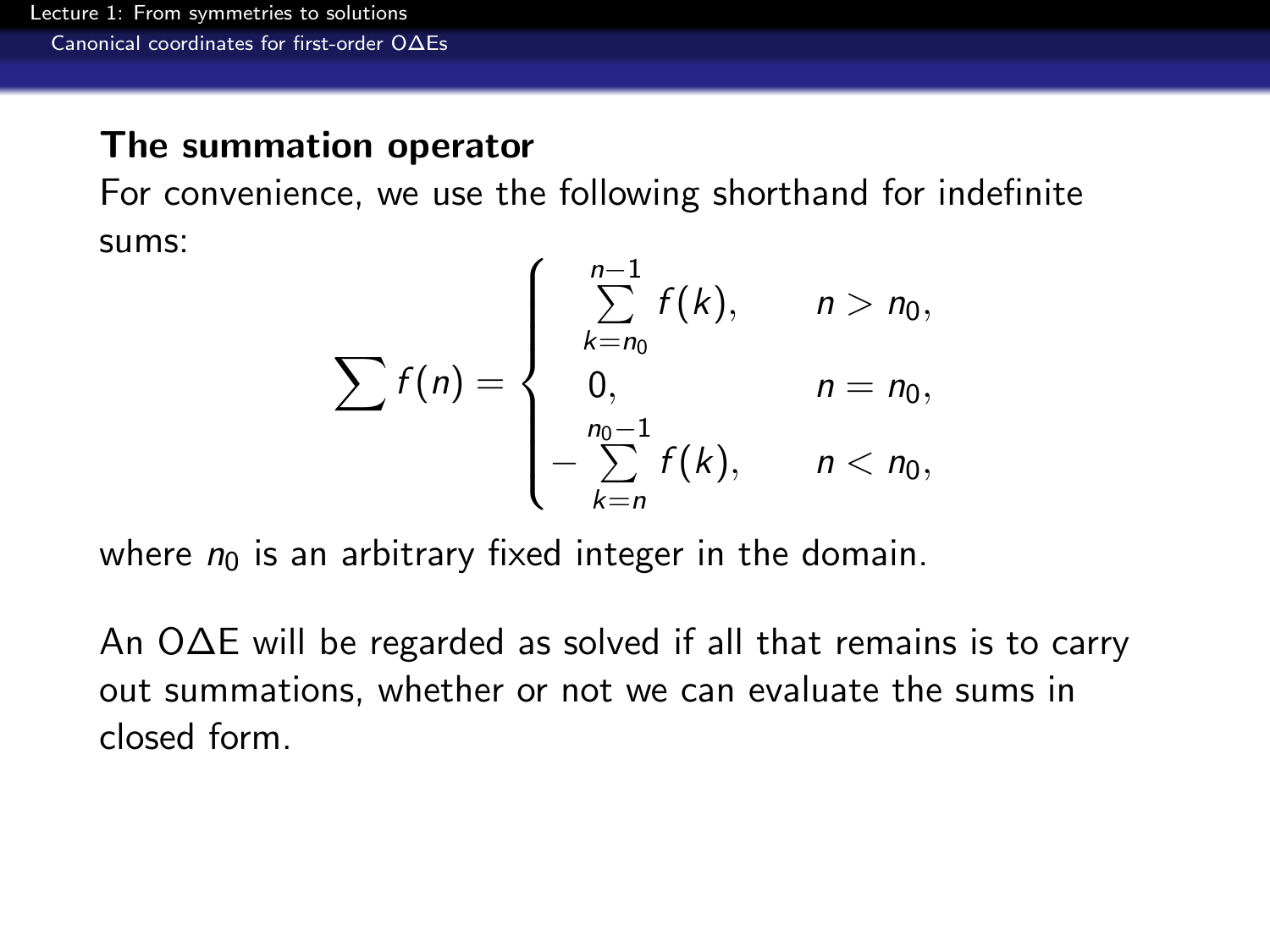The simplest Lie symmetries of are of the form

$$
\hat{n} = n, \qquad \hat{u} = u + \varepsilon Q(n, u) + O(\varepsilon^2);
$$

here  $Q(n, u)$  is the *characteristic* with respect to  $(n, u)$ . [Vertical translations,  $(\hat{n}, \hat{u}) = (n, u + \varepsilon)$ , have  $Q(n, u) = 1$ .] To see how these Lie symmetries transform the shifted variables

 $u_k$ , simply replace the free variable *n* by  $n + k$ .

$$
\hat{u}_k = u_k + \varepsilon Q(n+k, u_k) + O(\varepsilon^2).
$$

<span id="page-21-0"></span>This is the prolongation formula for O∆Es. It is much simpler than the corresponding formula for ODEs (see Part 2 of this course).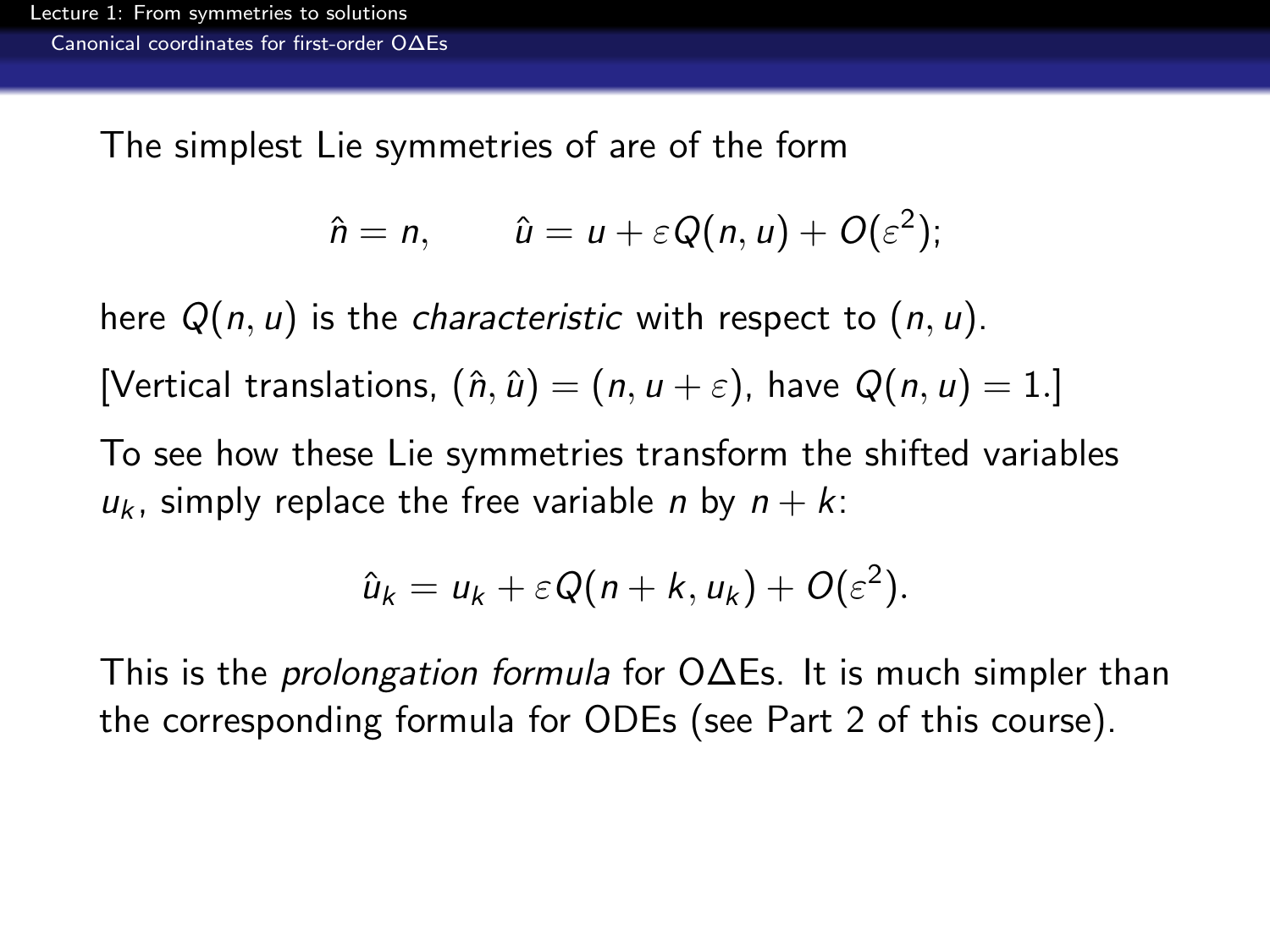### The change-of-variables formula

Now consider the effect of changing coordinates from  $(n, u)$  to  $(n, v)$ , where  $v'(n, u) \neq 0$ . (Here v' is shorthand for  $\partial v/\partial u$ .)

Apply Taylor's Theorem to obtain

$$
\hat{v} \equiv v(n, \hat{u}) = v(n, u + \varepsilon Q(n, u) + O(\varepsilon^2)) = v + \varepsilon v'(n, u) Q(n, u) + O(\varepsilon^2).
$$

<span id="page-22-0"></span>Therefore the characteristic with respect to  $(n, v)$  is  $\tilde{Q}(n, v)$ , where

$$
\tilde{Q}(n, v(n, u)) = v'(n, u) Q(n, u).
$$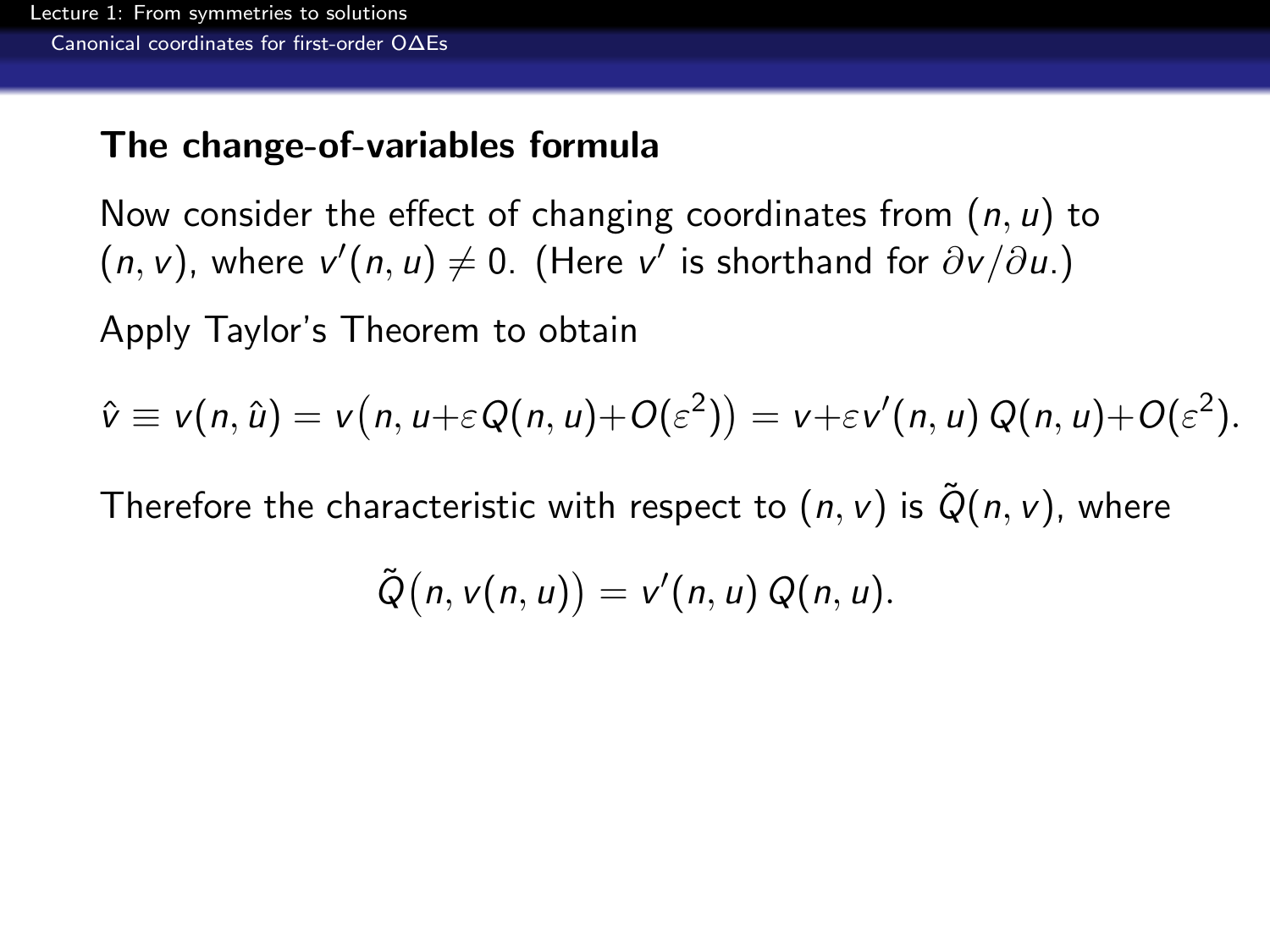## A canonical coordinate for O∆Es

Just as for ODEs, we seek a local canonical coordinate, s, such that the symmetries amount to translations in s:

$$
(\hat{n},\hat{s})=(n,s+\varepsilon).
$$

The characteristic with respect to  $(n, s)$  is  $\tilde{Q}(n, s) = 1$ ; so, by the change-of-variables formula,

$$
s(n,u)=\int\frac{\mathrm{d}u}{Q(n,u)},
$$

<span id="page-23-0"></span>in any neighbourhood in which  $Q(n, u) \neq 0$ .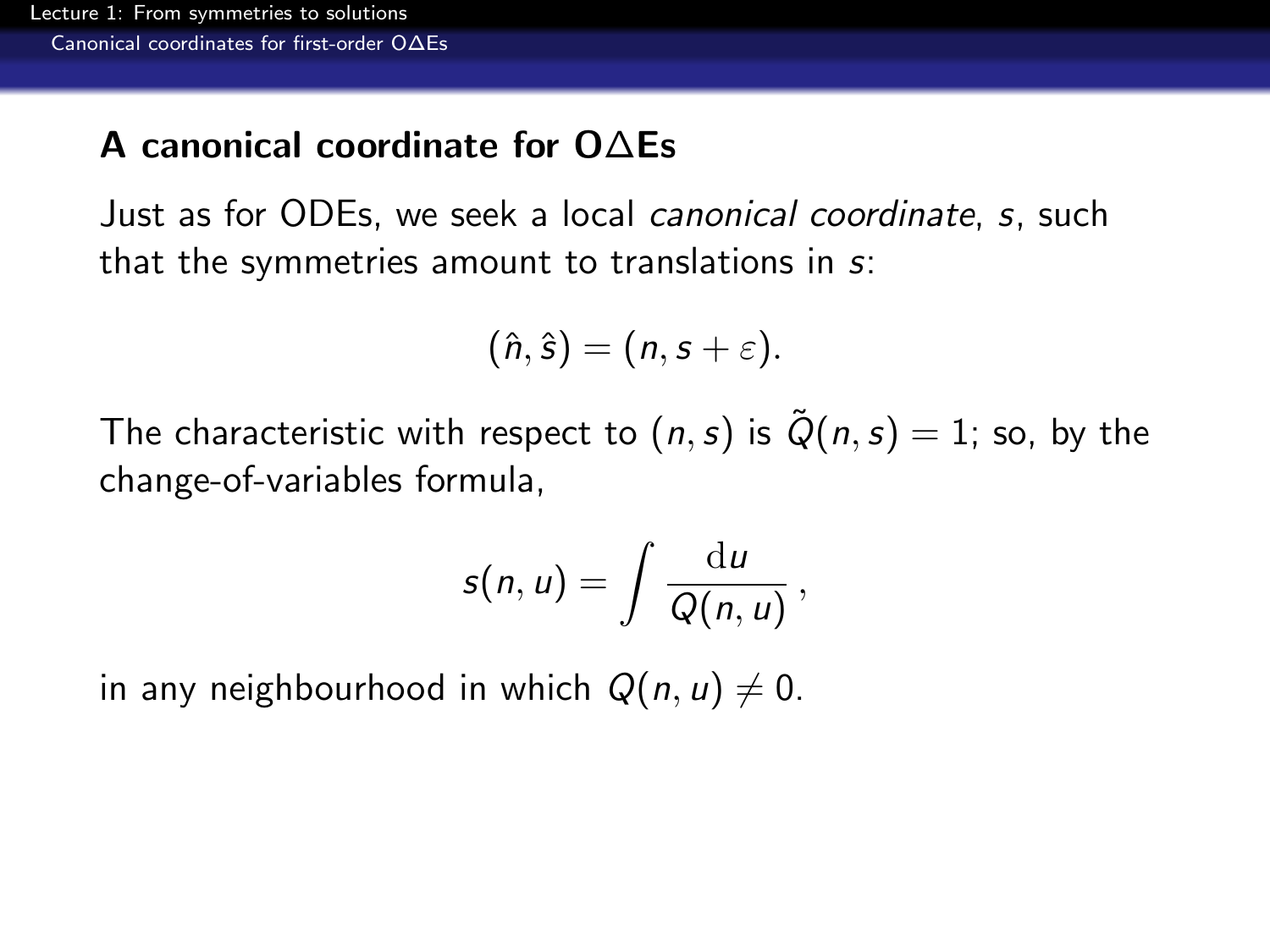### Example The O∆E

$$
u_1=\frac{u}{1+nu}, \qquad n\geq 1,
$$

has the Lie symmetries  $(\hat{n},\hat{u})=\left(n,\frac{u}{1-\varepsilon u}\right),$  whose characteristic is  $Q(n, u) = u^2$ . The canonical coordinate

$$
s(n, u) = \int u^{-2} \, \mathrm{d}u = -u^{-1}
$$

transforms the O∆E to

$$
s_1 - s = -(u_1)^{-1} + u^{-1} = -n,
$$

<span id="page-24-0"></span>and hence

$$
s = c_1 - \sum_{k=1}^{n-1} k = c_1 - n(n-1)/2.
$$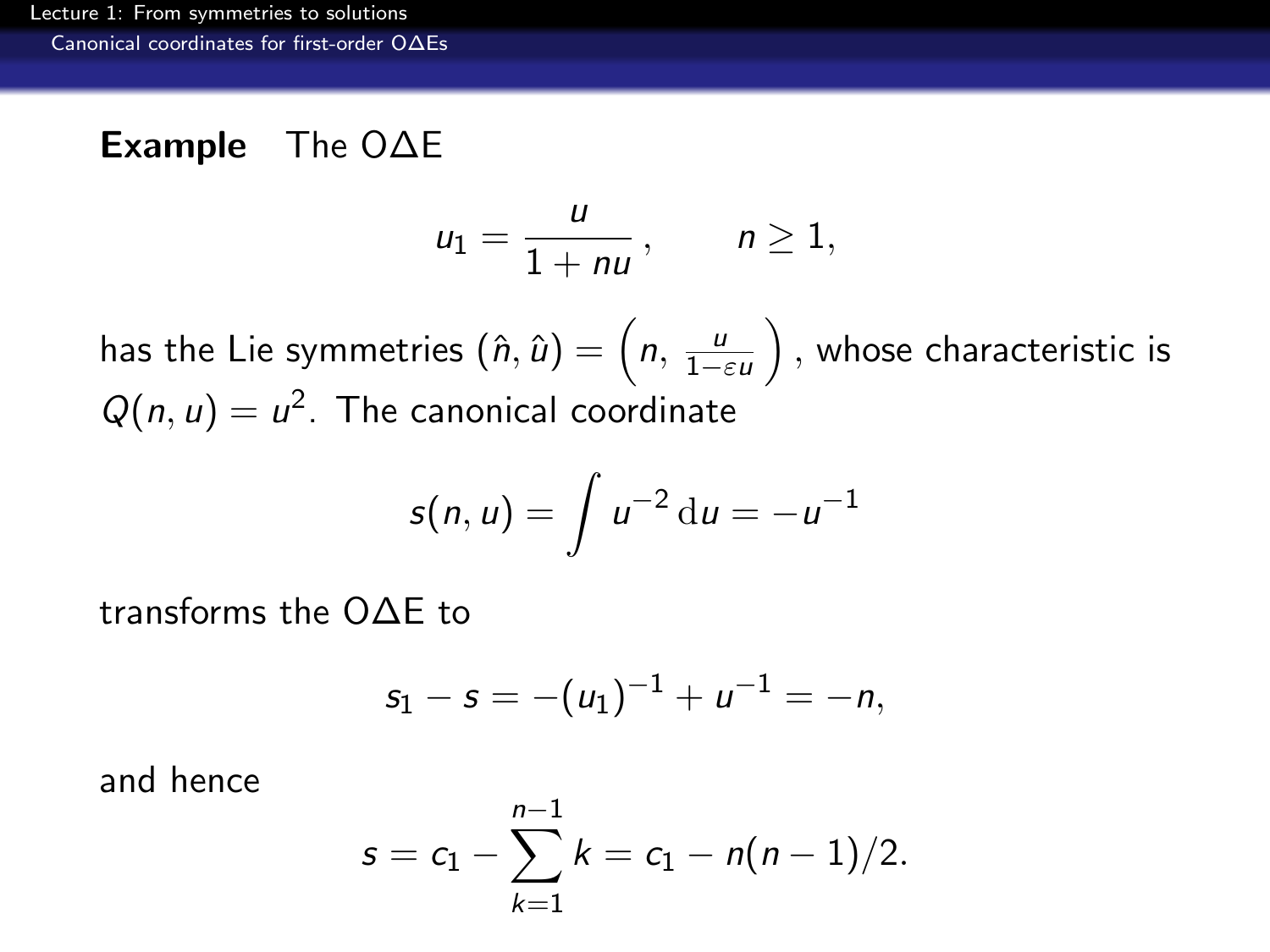Consequently, the general solution of

$$
u_1=\frac{u}{1+nu}, \qquad n\geq 1,
$$

is

$$
u=\frac{2}{n(n-1)-2c_1}.
$$

One cannot define a canonical coordinate s at  $u = 0$ , because  $Q(n, 0) = 0$ . Consequently, the points  $(n, 0)$  are invariant.

<span id="page-25-0"></span>Clearly,  $u = 0$  is a solution, although it is not part of the general solution. Any solution that consists entirely of invariant points is called an invariant solution.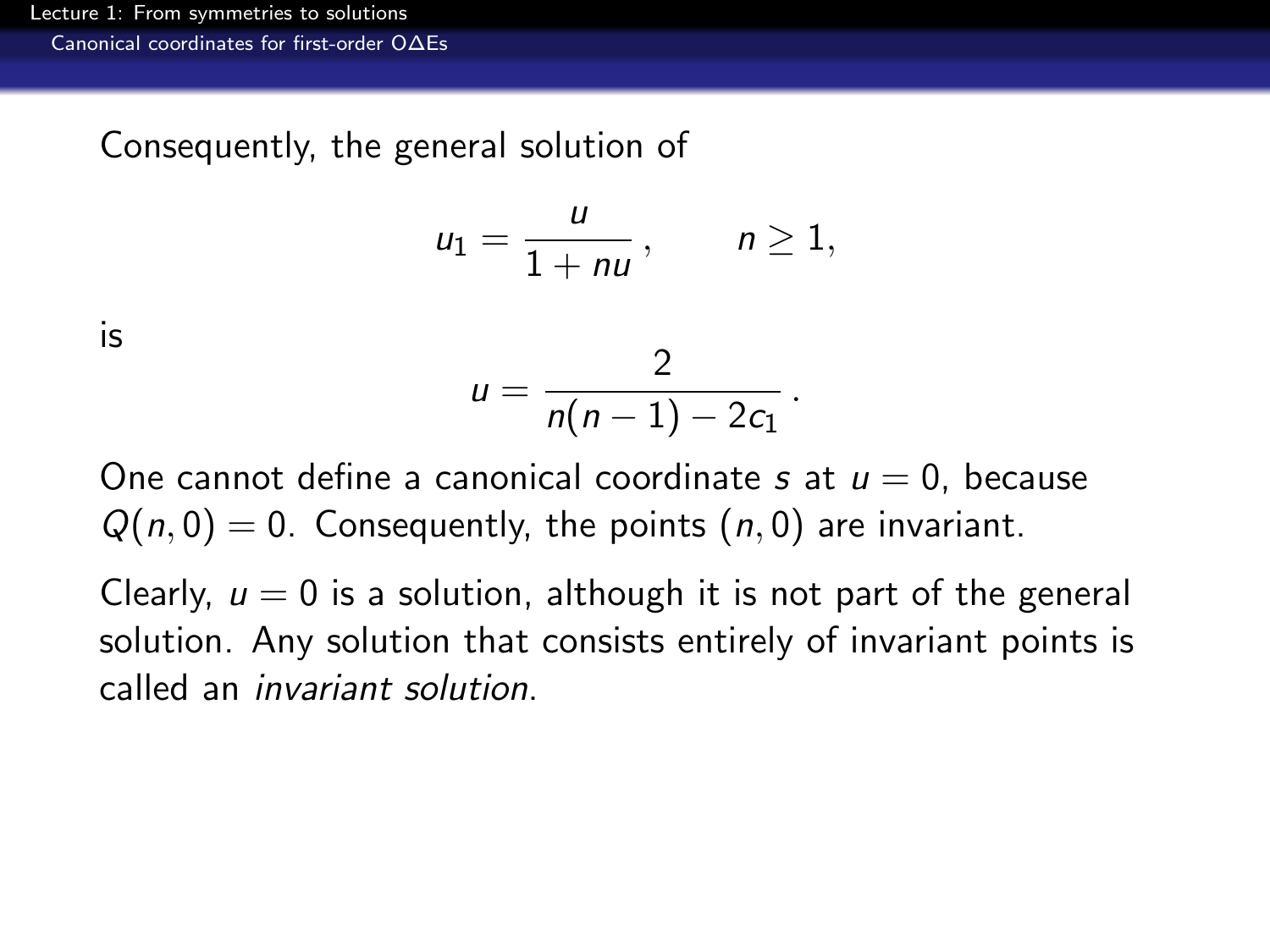## **Compatibility**

Canonical coordinates for a given O∆E must satisfy an extra condition: locally, one must be able to write the whole O∆E in terms of s. Unlike ODEs, O∆Es involve several different base points; s must be consistent across all of them for the O∆E to be transformed correctly.

Any canonical coordinate s that meets this condition will be called *compatible* with the  $O\Delta E$ .

**Problem**: It is not always possible to find a real-valued compatible canonical coordinate!

<span id="page-26-0"></span>Solution: Use a complex-valued canonical coordinate instead.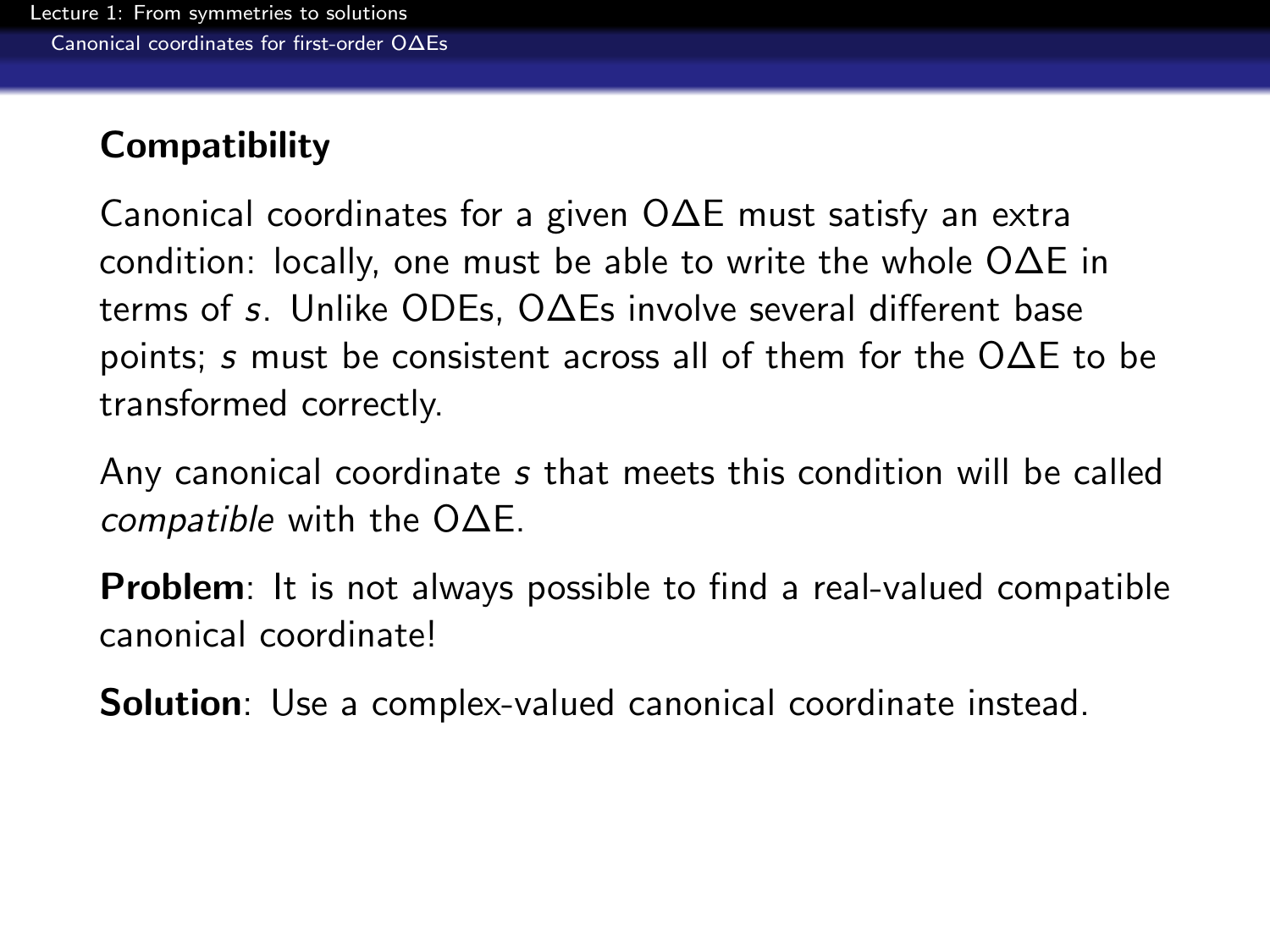## Example The O∆E

$$
u_1=\frac{u-n}{nu-1}, \qquad n\geq 2,
$$

has a characteristic  $Q(n,u)=(-1)^n(u^2-1).$  It is easy to show that  $|u_1|$  is greater (less) than 1 whenever  $|u|$  is less (greater) than 1 and  $u \neq 1/n$ .

No real-valued compatible s exists, so use

$$
s(n, u) = \frac{(-1)^n}{2} \operatorname{Log} \left( \frac{u-1}{u+1} \right).
$$

<span id="page-27-0"></span>Here Log is the principal value of the complex logarithm:

$$
Log(z) = ln(|z|) + iArg(z), \qquad Arg(z) \in (-\pi, \pi].
$$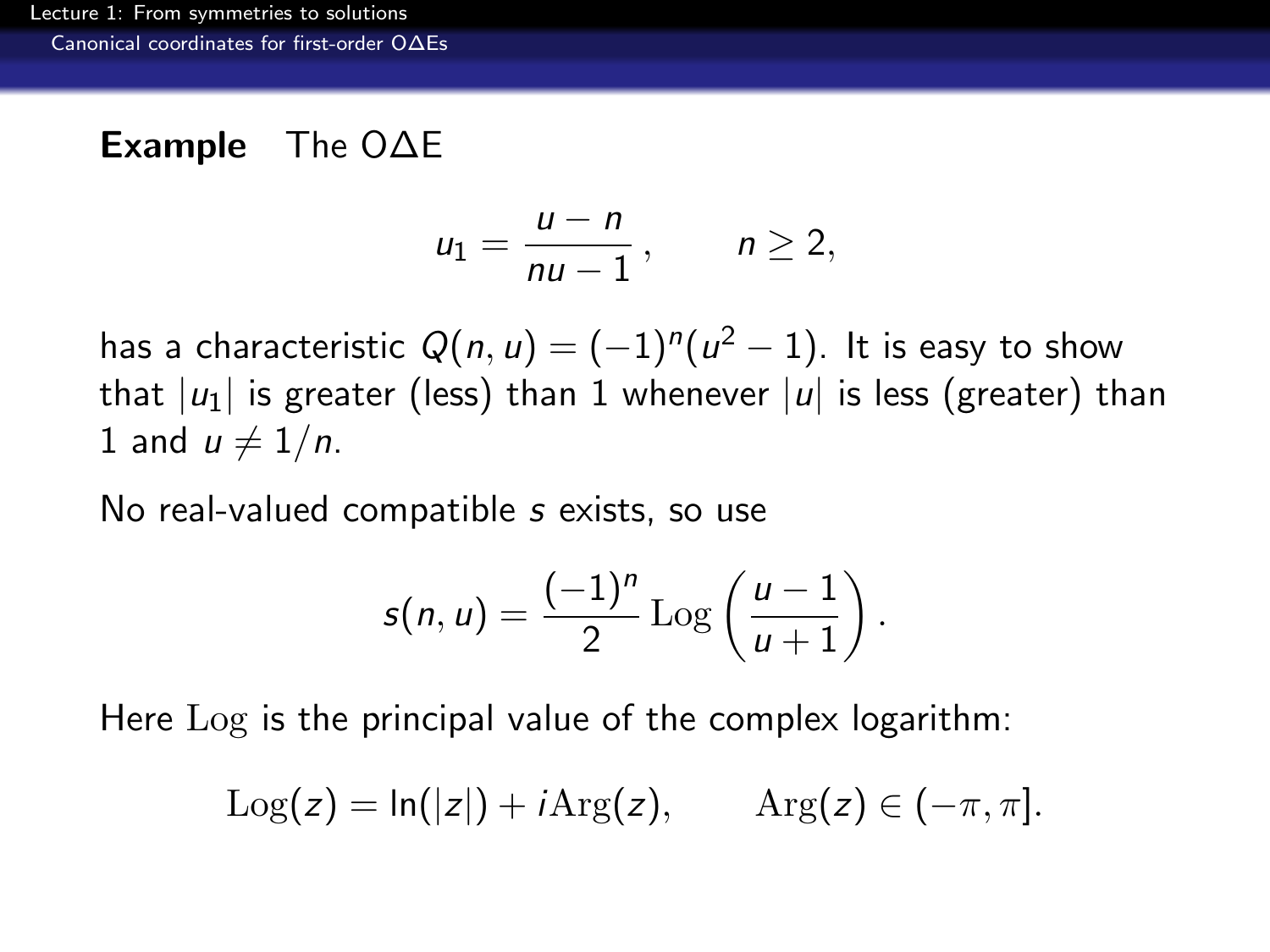Whether  $|u|$  is greater or less than 1, the O $\Delta$ E amounts to

$$
s_1 - s = \frac{1}{2}(-1)^{n+1} \{ \ln ((n-1)/(n+1)) + i\pi \},\
$$

whose general solution is

$$
s = \frac{1}{2} (-1)^n \{ \ln ((n-1)/n) + i\pi/2 \} + c_1,
$$

where  $c_1$  is a complex-valued constant that can be written in terms of  $u(2)$ . A routine calculation yields the general solution of the original O $\Delta E$ ; here  $c = u(2)$ .

<span id="page-28-0"></span>
$$
u = \begin{cases} \frac{(c+1)n + 2(c-1)(n-1)}{(c+1)n - 2(c-1)(n-1)}, & n \text{ even;}\\ \frac{2(1-c)n + (c+1)(n-1)}{2(1-c)n - (c+1)(n-1)}, & n \text{ odd.} \end{cases}
$$